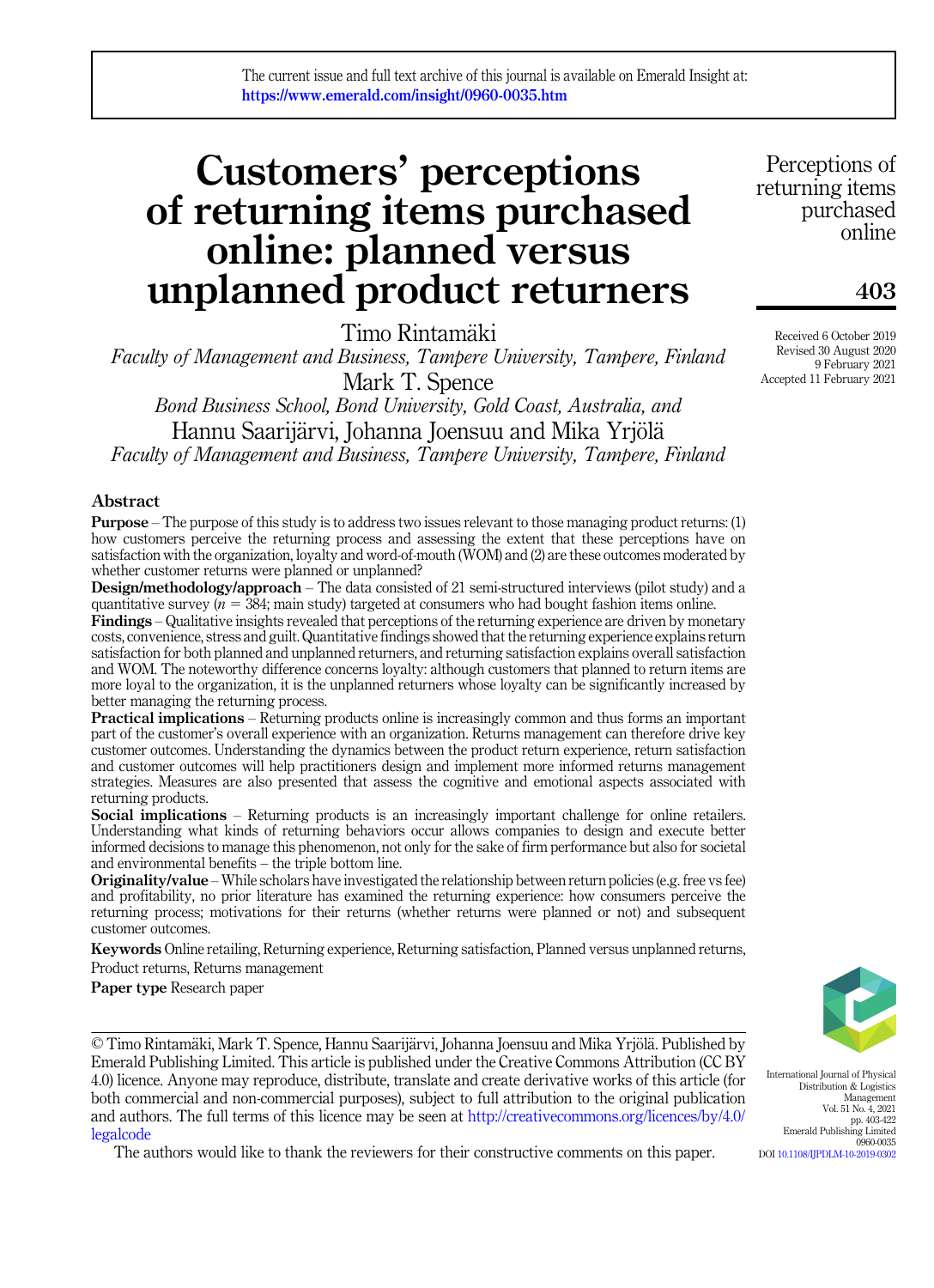#### Introduction IJPDLM

51,4

404

The importance of a customer focus to those responsible for logistics management was acknowledged three decades ago (Fuller et al.[, 1993\)](#page-16-0). Logistics is now regarded as an important means to create a competitive advantage ([Daugherty](#page-16-1) *et al.*, 2019; [Gligor](#page-16-2) *et al.*, [2020](#page-16-2); [Markley and Davis, 2007](#page-17-0)). One key driver of a customer focus in logistics has been the growth of Internet retailing, which has resulted in an explosion in product returns. "If merchandise returns were a company it would rank number three on the Fortune 500", representing 8% of total sales or over \$260bn in lost sales for US retailers ([National Retail](#page-18-0) [Federation, 2015](#page-18-0), p. 3). For online retailers return rates are even more dramatic, exceeding 22% (Rao et al.[, 2018;](#page-18-1) [Walsh and Brylla, 2017](#page-18-2)). Altogether, the volume of returned items is substantial, making reverse logistics in general and returns management in particular, increasingly important areas of management for retailers ([Daugherty](#page-16-1)  $et \ al.$ , 2019; [Hjort](#page-17-1) et al.[, 2019;](#page-17-1) [Robertson](#page-18-3) et al., 2020). As Hiort et al. [\(2019\)](#page-17-1) argue, the cost focus in returns management has moved to value recovery and to customer value creation (see also [Rogers](#page-18-4) [and Tibben-Lembke, 2001;](#page-18-4) [Mollenkopf](#page-17-2) et al., 2011 and [Griffis](#page-16-3) et al., 2012). This shift in focus emphasizes the strategic role that returns management can have in gaining a competitive advantage by contributing to key customer outcomes, such as satisfaction, word-of-mouth (WOM) and loyalty.

Despite the cost of processing returned products, the general tendency is for online retailers to offer lenient return policies because the sales stimulated by lenient policies more than compensates for the costs associated with processing returns ([Janakiraman](#page-17-3) *et al.*, 2016; but see [Hjort and Lantz, 2016,](#page-17-4) for an alternative view). For consumers, lenient return policies serve as a signal of product quality [\(Wood, 2001\)](#page-18-5) as well as reduce risks associated with online purchases ([Mollenkopf](#page-17-5) et al., 2007; [Petersen and Kumar, 2015\)](#page-18-6). Whether lenient or not, return policies are now considered an important part of online retailers' overall offering together with wide selections, affordable prices and fast delivery times. Within the European Union online purchases may be returned for any reason within 14 days for a full refund ([European Union, 2019\)](#page-16-4). In these countries, returning items is thus a right, free of moral judgment or requiring any legitimate reason for returns, such as the retailer shipping the wrong size or the item being defective.

Given that online retailers continue to gain share from traditional brick-and-mortar firms, it is not surprising that scholars have endeavored to shed light on the linkage between online retailers' return policies, returning proclivity ([Janakiraman](#page-17-3) et al., 2016; [Wood, 2001](#page-18-5)) and firm performance ([Bower and Maxham, 2012;](#page-16-5) Griffis et al.[, 2012](#page-16-3); [Hjort and Lantz, 2016;](#page-17-4) [Mollenkopf](#page-17-5) et al., 2007; [Petersen and Kumar, 2009\)](#page-18-7), an important firm-centric perspective. There is also a growing interest in examining the relationship between product returns and customer outcomes, such as satisfaction with the organization [\(Walsh and Brylla, 2017\)](#page-18-2). Absent from current discourse is how customers *perceive the returning process*, which can be effortful and emotion laden, and how these perceptions influence their relationship with the retailer – and ultimately profitability. This is surprising because, should a customer return an item, the returning process contributes to the overall customer experience. Consequently, shedding insight into how customers perceive the returning process and assessing the extent that these perceptions have on satisfaction with the organization, loyalty and WOM is the primary research objective herein.

The second research objective is to determine if the reason for returning an item(s) moderates the relationship between perceptions of the return process and satisfaction, loyalty and WOM. The nefarious side of returning behavior has received particular attention, variously labeled as retail borrowing ([Piron and Young, 2001](#page-18-8)), deshopping (King *et al.*[, 2007\)](#page-17-6) and fraudulent returning behavior ([Harris, 2008\)](#page-17-7). But not all returns are of a fraudulent nature, that is "knowing that such a return is contrary to the firm or legal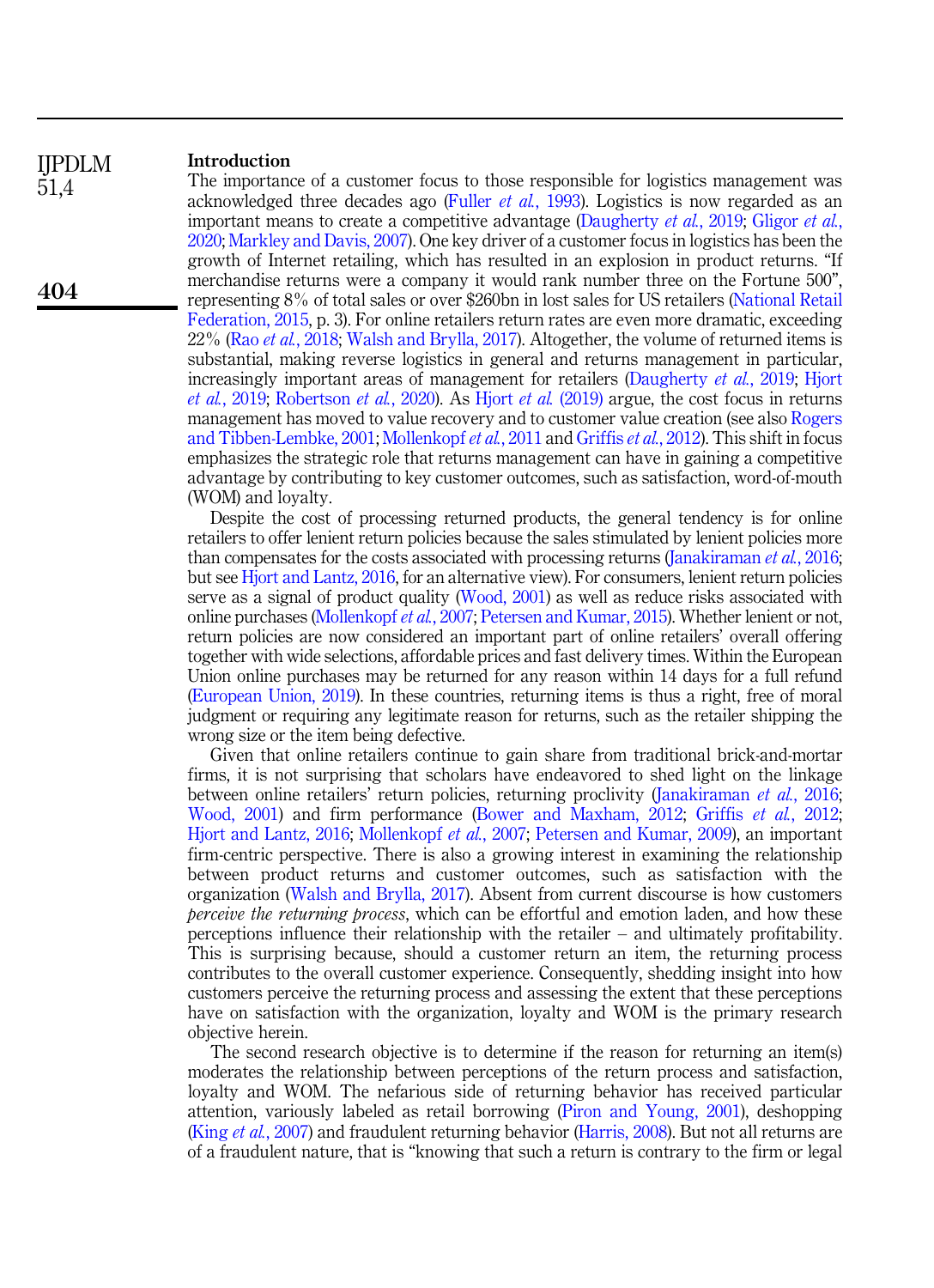rules and regulations ...", such as returning used or consumer damaged goods ([Harris,](#page-17-7) [2008](#page-17-7), p. 461). A far less critical view suggests that most returns are due to some form of service quality failure on the part of the retailer, such as the product being defective or the wrong item being shipped ([Ertekin, 2018;](#page-16-6) [Mollenkopf](#page-17-5) et al., 2007). Qualitative insights by [Saarij](#page-18-9)ärvi et al.  $(2017)$  revealed 22 reasons for returning items, most of which would be considered *unplanned*. But that is not always the case. For example, some customers intentionally order more products than they intend to keep, what we call *planned* returners. This type of behavior especially strains reverse logistics causing not only unnecessary costs but also has environmental ramifications [\(Markley and Davis, 2007;](#page-17-0) [Rogers and](#page-18-4) [Tibben-Lembke, 2001](#page-18-4)).

Here, we assess the moderating effect of whether product returns were planned (e.g. ordering multiple items with the intentions of only keeping a subset) versus unplanned (e.g. the product was defective or the wrong size). Intuition would suggest that someone that returns an item for a legitimate reason is probably more valuable to a firm than is someone intending to return items because the cost of serving the latter would likely be higher; but an alternative view is that a service failure (prompting an unplanned return) may lower satisfaction/loyalty, hence lower lifetime value. Prior studies examining the implications of product returns rarely make the distinction between what we refer to as planned versus unplanned returners, hence this is a novel customer segmentation perspective.

The two overarching research objectives are summarized in the four questions:

- (1) What factors affect perceptions of the returning process?
- (2) How do perceptions of the returning process affect satisfaction with the returning process?
- (3) How does satisfaction with the returning process affect satisfaction with the organization, loyalty and WOM?
- (4) Are the relationships specified in points 2 and 3 moderated by whether customer returns were planned or unplanned?

To address these research questions, we first review literature related to returning behavior and what little is known regarding perceptions of the returning experience. Should a customer return an item(s), their perception of the returning process forms part of the overall customer experience. As [Ertekin \(2018](#page-16-6), p. 121) cogently notes: "Effective and efficient management of customer interactions is increasingly being recognized as a source of sustainable advantage ..." Second, while prior research does not consider emotions related to the returning process [\(Mollenkopf](#page-17-5) et al., 2007), we share qualitative insights from a pilot study that revealed stress and guilt affect perceptions of the returning process. Third, a conceptual model linking the return experience to satisfaction with the firm, loyalty and WOM via satisfaction with the returning process is introduced and empirically assessed. Whether the returns were planned or unplanned is tested as a moderating variable. Theoretical and managerial implications complete the paper.

Good research should address a topical and relevant phenomenon ([Mollenkopf, 2014\)](#page-17-8). In that respect, returning behavior is an evolving and increasingly important characteristic of e-commerce. For example, it is estimated that Zalando, one the largest online retailers in the world, has return rates around 50%. This, together with the fact that fashion merchandise represents the largest e-commerce segment and its sales are expected to grow over 11% per year, reaching \$700bn by 2022 ([Postnord, 2016](#page-18-10); [Statista, 2018](#page-18-11)), showcases the magnitude of this timely phenomenon, raising its relevance for both scholars and practitioners in the field of consumer behavior as well as retail logistics management.

Perceptions of returning items purchased online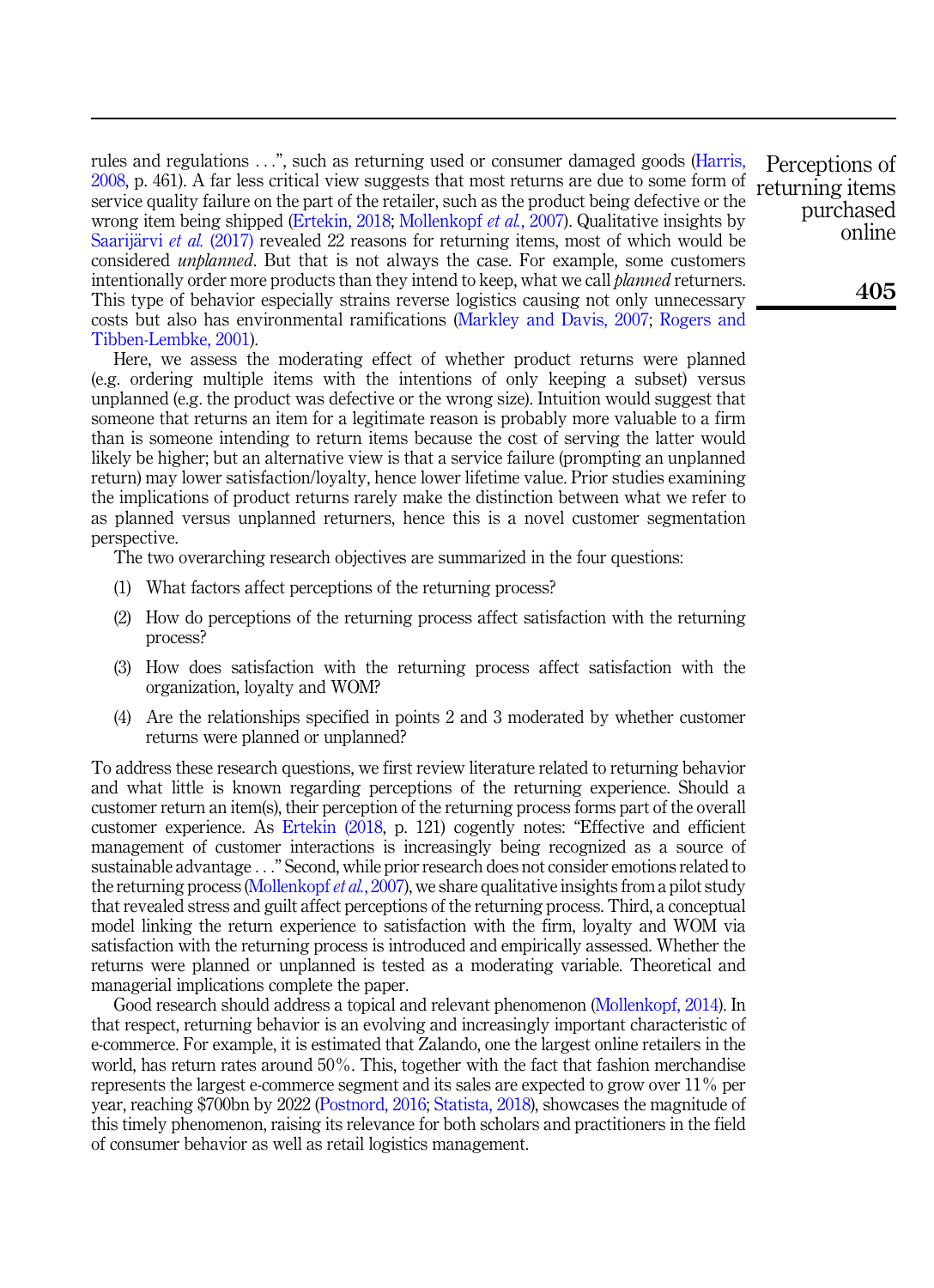#### Literature review IJPDLM

51,4

406

Customer returns and returns management

Customer returns are the largest category of returns (other categories include, e.g. product recalls and environmental returns). Customer returns exert pressure on managing the reverse flow of products effectively and balancing customer needs and firms' costs emerging from various activities related to returned items. Returns management consists of cross-functional processes, for example, customer relationship management, customer service management and order fulfillment, that contain strategic and operational elements [\(Rogers](#page-18-12) et al., 2002). For our purposes, the strategic level is deemed the more important of the two, as it defines the goals and guidelines for operative returns management. Over time the goals of returns management have evolved from a cost focus to recapturing value (e.g. by reselling products) to creating customer value and other relevant relationship outcomes (Hjort *et al.*[, 2019\)](#page-17-1). Strategic guidelines have been described through avoidance, gatekeeping and disposition ([Rogers](#page-18-12) et al., 2002). Whereas gatekeeping sets criteria and screening for returns, and disposition is concerned on what to do with the returned products (e.g. resell or recycle), avoidance focuses on techniques that would minimize product returns. Sales techniques, product quality, better customer segmentation and enhanced purchase information are examples that can help in adjusting customer expectations and hence achieving avoidance goals.

Perhaps the single most important way to pursue avoidance goals is through the return policy. Return policies play an important role in forming customer expectations of return control, which affects attitudes and behaviors [\(Dailey and](#page-16-7) U[lk](#page-16-7)ü, 2018). In a meta-analysis of 21 studies, [Janakiraman](#page-17-3) *et al.* (2016) concluded that there are five dimensions that underlie how lenient return policies are, and that these dimensions differentially affect purchases (e.g. money and effort leniency stimulate purchases) versus return proclivity (stricter time and exchange leniency reduce returns). But they note ([Janakiraman](#page-17-3) *et al.*, 2016, p. 226), "overall, leniency increases purchase more than return." Managing return behavior, in turn, influences firm performance. For example, refund speed has been shown to increase order frequency, item value and order size ([Griffis](#page-16-3) *et al.*, 2012). A field study conducted by [Petersen and Kumar \(2015\)](#page-18-6) provides further evidence regarding the importance of considering product returns in customer lifetime value (CLV) calculations. While product returns incur a cost, from the customer's perspective it can stimulate sales and reduce the firm's subsequent marketing costs. Managers also recognize that flexibility and ease of product returns are important aspects of providing good customer service ([de Leeuw](#page-16-8) *et al.*, 2016). Effectively dealing with returns – a service failure if the retailer is at fault – is thus an opportunity for the retailer to further cultivate a relationship with the customer ([Griffis](#page-16-3) et al., 2012; [Mollenkopf](#page-17-5) et al., 2007; [Ertekin, 2018,](#page-16-6) in an offline context). How returns are dealt with can therefore create value for the customer or destroy it ([Vakulenko](#page-18-13) et al., 2018).

Consider monetary refunds, one of the five return policy dimensions identified by [Janakiraman](#page-17-3) et al. (2016). [Bower and Maxham \(2012\)](#page-16-5) found that the cost of returns (free versus fee) affects perceptions of fairness and subsequent customer spending. If a customer thought they were treated unfairly (or particularly well), they are likely to have emotional reactions. Lenient return policies may influence purchase decisions ([Petersen and Kumar,](#page-18-6) [2015\)](#page-18-6); for example, one may order multiple items with the intentions of only keeping a few ([Saarij](#page-18-9)ärvi et al.[, 2017](#page-18-9); [Harris, 2008,](#page-17-7) [2010](#page-17-9)). Customers that take into consideration a firm's return policy at the time of purchase may therefore have a different overall experience compared to another customer who did not consider the return policy until postpurchase. Returning goods can have unintended consequences for both seller and buyer. [Ertekin \(2018\)](#page-16-6) speculates – but does not test – that returning products may be stressful or guilt ridden. It is reasonable to assume that cognitions and emotions could be in conflict: one may feel guilty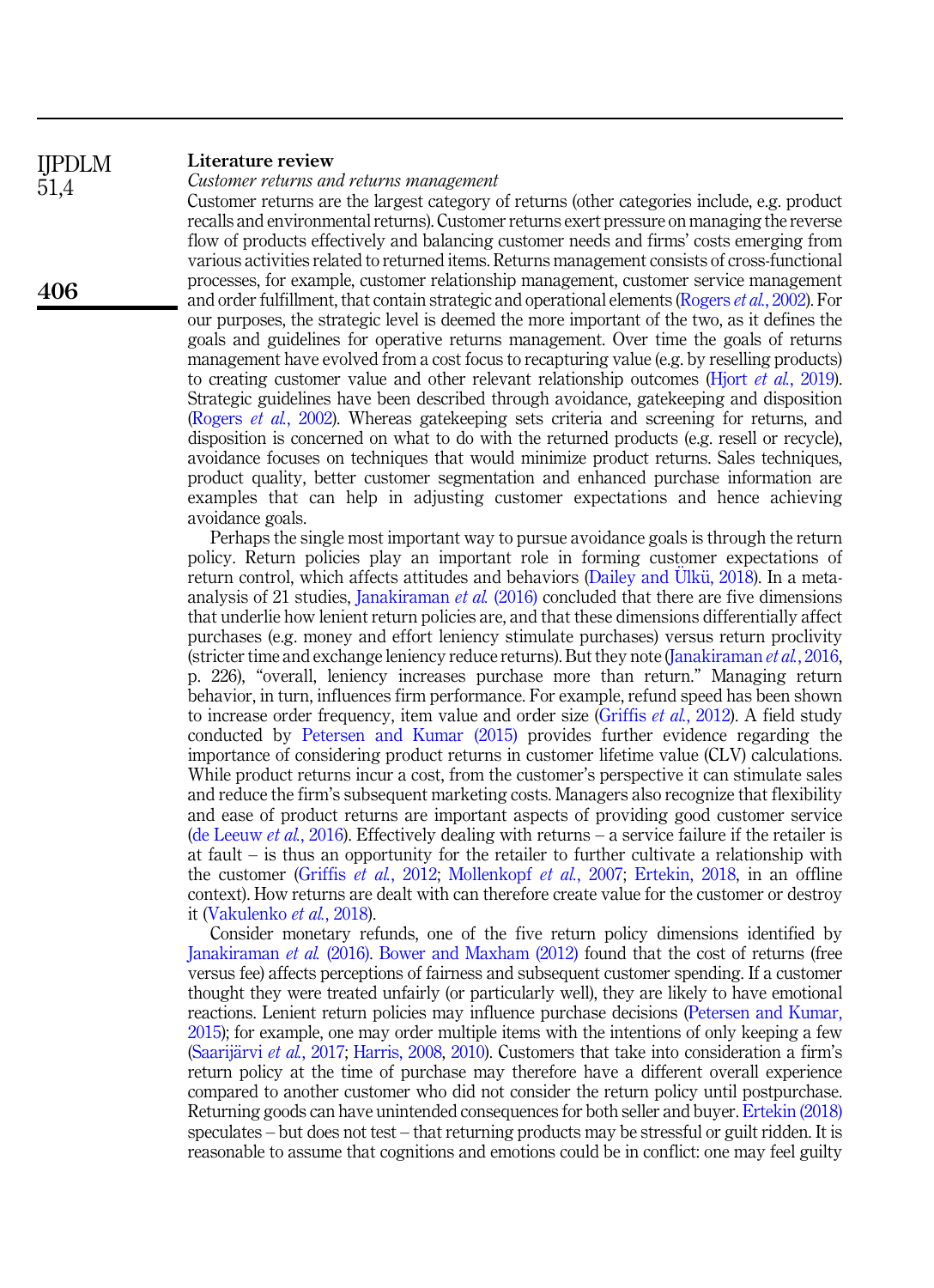about returning an item despite acknowledging that the process of returning the item was easy, or vice versa. Altogether, customers returning items are likely to experience emotional reactions as well as cognitive responses, which sets the stage for considering the returning process through the concept of the "returning experience", a subcomponent of the overall customer experience ([Cassill 1998;](#page-16-9) [Grewal](#page-16-10) et al., 2009; [Verhoef](#page-18-14) et al., 2009) [\[1\].](#page-15-0) A purpose of this research effort is therefore to close a gap identified by [Ertekin \(2018,](#page-16-6) p. 123): "From a theoretical perspective, we observe the academic literature considers the return experience a black box  $\overline{\ldots}$ .

Perceptions of returning items purchased online

#### Returning experience, returning satisfaction, and customer outcomes

Prior literature has not considered the returning experience as a separate construct, as an antecedent to firm metrics such as overall satisfaction and loyalty; however, ample evidence has emerged showing that how lenient are a firm's return policies affects consumers' online returning behaviors and subsequent purchases. For example, [Bower and](#page-16-5) [Maxham \(2012\)](#page-16-5) concluded that free returns increased postreturn sales, whereas charging a fee to return products decreased postreturn purchases. The general view is that lenient return policies stimulate more purchases than returns [\(Janakiraman](#page-17-3) et al., 2016) and are thus a means to create a competitive advantage ([Griffis](#page-16-3) *et al.*, 2012). From the consumer's perspective lenient policies mitigate the risk that is often associated with online retailing ([Mollenkopf](#page-17-5) et al., 2007; [Petersen and Kumar, 2015](#page-18-6); [Saarij](#page-18-9)ärvi et al.[, 2017\)](#page-18-9), particularly when dealing with experience goods where essential information is missing at the time of making the purchase ([Wood, 2001](#page-18-5)).

Delivering a meaningful customer experience is a means to satisfy customers and achieve competitive advantage ([McColl-Kennedy](#page-17-10) et al., 2019; [Verhoef](#page-18-14) et al., 2009); hence, understanding the ramifications of the elements driving the customer experience is important for both scholars and practitioners [\(Lemon and Verhoef, 2016](#page-17-11)). For those customers that return goods purchased online, the returning experience is a component of the customer's overall experience with the organization. Purchasing merchandise online is a two stage, temporally separated process: making the purchase decision and then deciding whether to keep the item ([Wood, 2001\)](#page-18-5). For experience or high touch goods, such as fashion merchandise, key information is missing at the time of purchase; thus, for a variety of reasons consumers often return some or all of the ordered items. The returning experience is bounded by the firm's return policies and the touchpoints that the process of returning items entails.

Touchpoints include all verbal and nonverbal interactions that a consumer relates to a firm, and may be direct or indirect ([Baxendale](#page-16-11) *et al.*, 2015). In online shopping, having to go to the post office to return a good and the interactions that occur there are outside the firm's control, but nevertheless are linked to the focal organization, hence affect the customer's experience. Touchpoints take many forms, including physical environments, personal interactions and online platforms ([Ieva and Ziliani, 2018](#page-17-12)). The customer experience emerges over time as a result of the many touchpoints occurring during prepurchase, purchase and postpurchase stages ([Homburg](#page-17-13) et al., 2017; [Frow and Payne,](#page-16-12) [2007\)](#page-16-12). According to Lemon and [Verhoef](#page-18-14)  $(2016, p. 71)$ ; see also Verhoef et al., 2009; [Bustamante and Rubio, 2017\)](#page-16-13), the "customer experience is a multidimensional construct focusing on customer's cognitive, emotional, behavioral, sensorial and social responses to a firm's offerings during the customer's entire purchase journey". The customer's overall experience thus emerges from chronologically dispersed touchpoints and incorporates a multitude of responses.

In the context of online retailing, the returning process would include touchpoints such as repackaging, going to the post office and receiving a refund/credit. Although these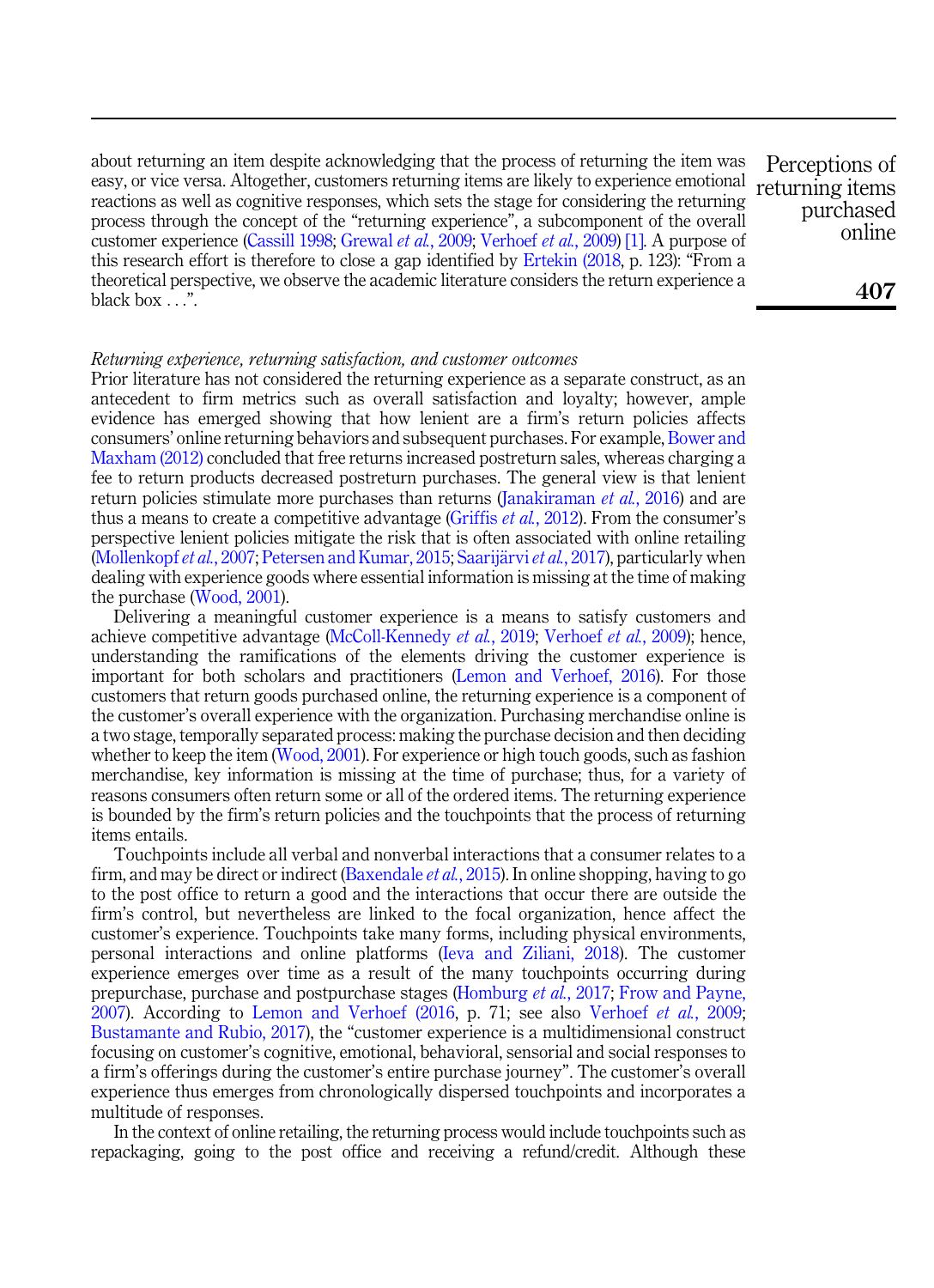IJPDLM 51,4

408

touchpoints occur postpurchase, they influence the overall experience. Returning a product therefore extends the customer experience. The context studied here is sales of fashion merchandise, the most popular online product category both in terms of purchases and returns [\(Statista, 2018;](#page-18-11) [Optoro, 2018\)](#page-18-15), hence the return experience and its respective touchpoints should not be ignored by retailers.

Given the important role that return policies have on affecting return proclivity, it is surprising the paucity of research that addresses the influence of the returning experience on customer outcomes. In an offline context, [Cassill \(1998\)](#page-16-9) found that recent returns (i.e. within one month) enhanced product and shopping experience satisfaction (through friendliness of the sales associate, the degree that the shopper was made to feel trusted, the fairness of the return policy and the quickness of the return process). More recently, [Ertekin \(2018\)](#page-16-6) has shown that in-store return experience (perceived salesperson competency, selling pressure) has the potential to affect not only satisfaction with the returning process but future purchases as well. [Mollenkopf](#page-17-5) et al. (2007) take a broader supply chain management perspective within an online context. They advance factors thought to affect "service recovery quality" (e.g. compensation offered and ease of identifying online or offline assistance) and showed that these are positively related to satisfaction with the returning experience and then to loyalty. However, absent from their analysis are emotions associated with the returning process as well as differentiating customers based on their reasons for returning merchandise. In one of the few studies specifically focused on customer outcomes, [Walsh and Brylla \(2017\)](#page-18-2) found that customer's estimates for the percentage of products they returned was negatively related to satisfaction and WOM, which contradicts the general view that offering lenient return policies is advantageous [\(Janakiraman](#page-17-3) *et al.*, 2016) – but these authors did not control the reason for why products were returned. Furthermore, they did not take into consideration perceptions of the returning experience or return satisfaction (although they did measure overall satisfaction with the firm); thus, a question remains whether better managing the returning experience can help companies improve customer relationships. We propose that satisfaction with the returning process is a result of one's returning experience, and thus is an independent construct; and that return satisfaction in turn affects key customer outcomes, specifically overall satisfaction with the organization, loyalty and WOM.

#### Conceptual framework

Based on the above discussion, we advance and test the conceptual model shown within the dashed box of [Figure 1](#page-6-0). The proposed model thus lies between return policy leniency, returning behavior/proclivity and firm performance, constructs that have been studied in prior literature (c.f., [Hjort and Lantz, 2012](#page-17-14), [2016;](#page-17-4) [Janakiraman](#page-17-3) et al., 2016; [Petersen and](#page-18-7) [Kumar, 2009](#page-18-7); [Saarij](#page-18-9)ärvi *et al.*[, 2017\)](#page-18-9). The model links returning experience to returning satisfaction, and then to customer outcome measures, namely, satisfaction with the organization, loyalty and WOM. The proposed model starts with the returning experience, an important and little understood construct ([Ertekin, 2018](#page-16-6)). Returning an item, hence the experience realized with the process, is stimulated by antecedents, including the reason for returning the item and the leniency of the returning process. The customers' responses, perceptions of the returning experience and return satisfaction, produce outcomes relevant to retailers, namely, satisfaction, loyalty and WOM.

Scholars have shown that customers that do not return items are more profitable relative to those that do, and have therefore proposed that not all customers should be extended the same return policy ([Hjort and Lantz, 2016;](#page-17-4) [Petersen and Kumar, 2009\)](#page-18-7). However, these studies are based on a coarse separation: those customers that do versus do not return items. Segmenting at such a high-level seems crude considering that returns can range from being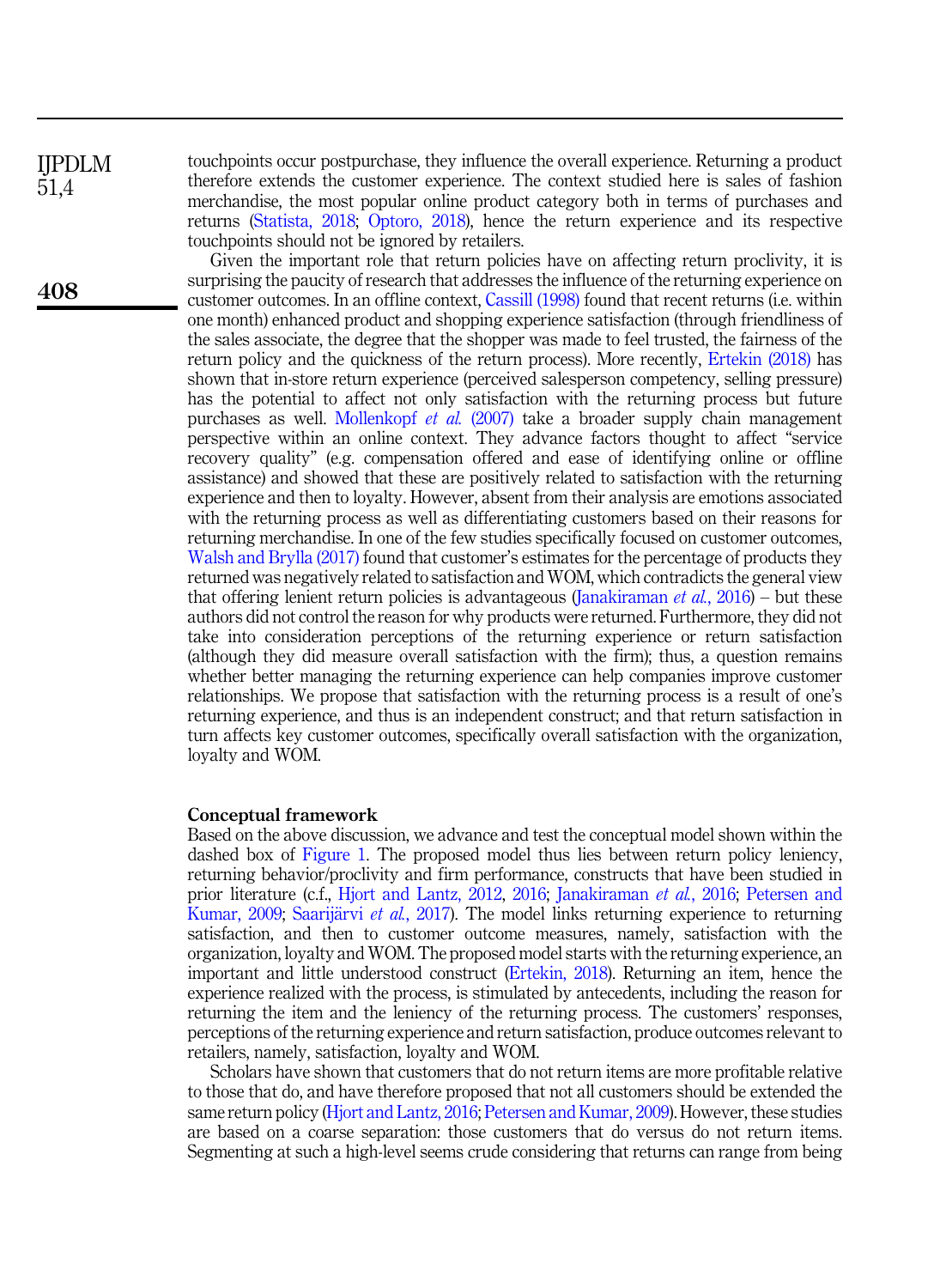<span id="page-6-0"></span>

unplanned (e.g. a wrong-sized product was delivered) to being intentional ([Harris, 2008](#page-17-7); [Saarij](#page-18-9)ärvi et al.[, 2017](#page-18-9); [Walsh and Brylla, 2017\)](#page-18-2). Intuition would suggest that someone that returns an item because of a service failure from the organization (wrong size delivered) is different than is someone that intended to return items (ordered multiple shirts with the intentions of only keeping one). Whether returns were planned versus unplanned is tested as a moderating variable.

#### Methodology

To empirically assess the ramifications of the consumer's returning experience, a two-study approach was employed. First, an exploratory pilot study was conducted that focused on uncovering the dimensions associated with the returning experience, thus shedding insight into how to measure returning experience. Second, a quantitative study was executed to model and measure the effect of customers' online returning experiences on well-established customer outcome measures (refer to Figure 1). Both studies were conducted in Finland.

### Pilot study

The purpose of the pilot study was to explore how consumers – in their own words – perceive the returning process. The goal was to unearth the cognitive and emotional responses participants experienced when returning goods purchased online. To achieve this, 21 semistructured interviews were conducted with consumers who had purchased fashion items online at least four times during the past year and had returned at least one item. The participants for the pilot study were recruited through an announcement at a university in Finland, and included both staff members and students (18 females, mean age  $= 29.4$ ; 3 males mean age  $= 24.7$ ). While the participants are arguably not a representative sample of all Finnish online consumers, there was a wide age range and all had experience buying fashion online, which is especially popular among young female consumers. (As it turned out, 88% of those that returned fashion items in the main study were females, a similar percentage of females in the pilot study).

Through a predesigned set of questions respondents were encouraged to speak freely about their fashion online buying behavior in general and their returning behaviors in particular. For example, the respondents described in detail their respective online buying processes including why and how they returned fashion items. However, the focus was not on identifying what was the price, brand or store of the purchase, but instead uncovering the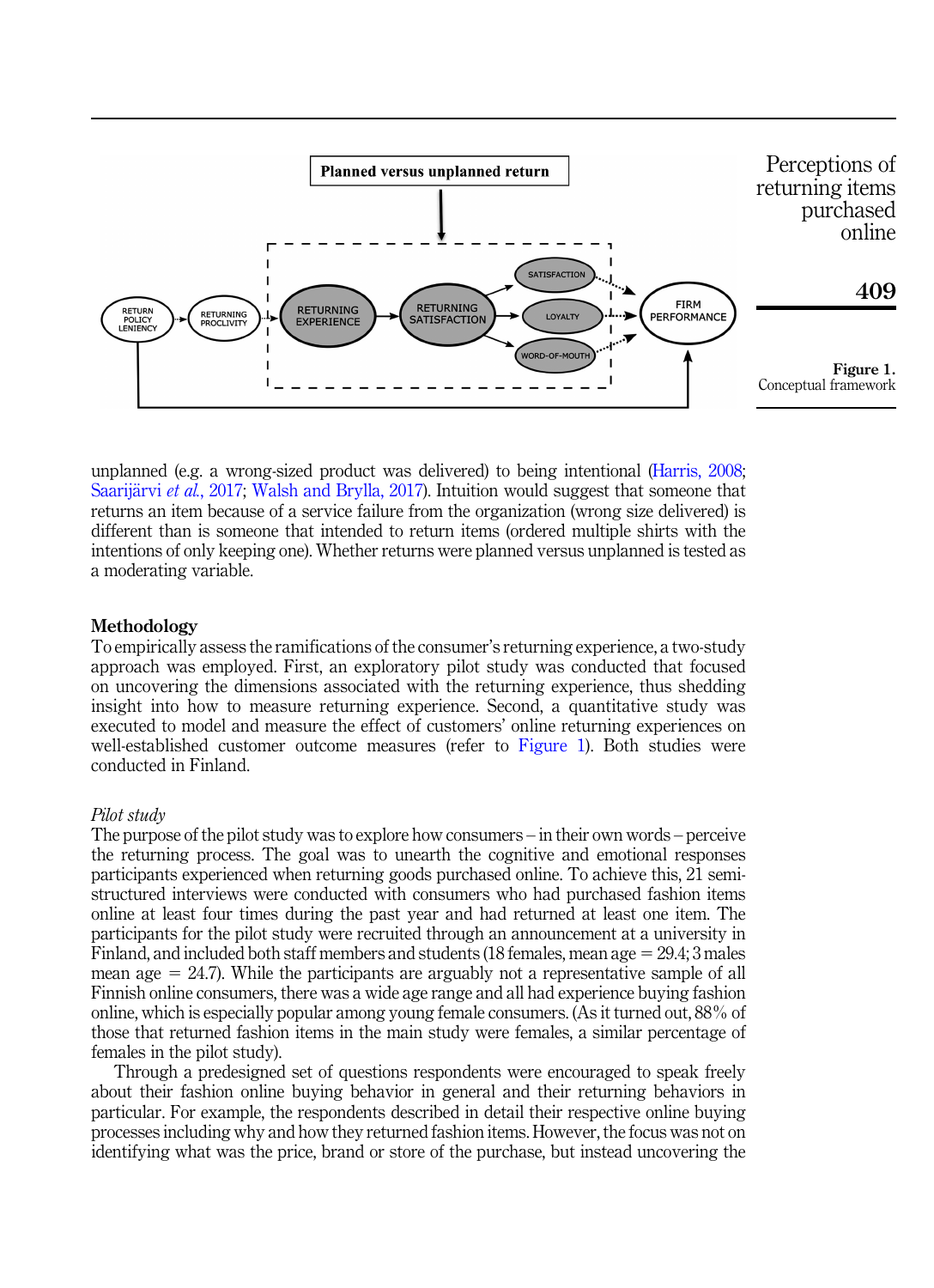IJPDLM 51,4

410

various reasons for returning fashion items and how the respondents felt about the returning process. All interviews were recorded and transcribed.

Data analysis was conducted in two phases. First, the authors read the transcribed interviews to get an overall picture of the extent to which the data captured and described consumers' returning experiences. Second, a deeper exploration of the reported experiences was conducted. At this phase three academics skilled in qualitative analysis coded iteratively the open-ended responses into a parsimonious set of categories that captured the various comments associated with the returning experience. While coding categories have not been advanced by prior scholars, the authors looked into literature that speculated on possible categories (e.g. [Ertekin, 2018](#page-16-6), who suggested that guilt may be a factor). This phase resulted in four categories: monetary costs, convenience, stress and guilt. Table 1 summarizes these four categories with illustrative quotes from the interviewees.

The first category is monetary costs. Past studies have shown that free versus fee returns affects behaviors [\(Bower and Maxham, 2012](#page-16-5)). The relevant quotes illustrate the salience of cost when returning items, and that some consumers understand the costs prior to purchase. The second category relates to convenience or lack thereof, as they describe the time and effort needed to return the ordered item(s). The third category is stress and refers to negative emotions and feelings resulting from returning items. Stress stemmed from the emotional cost of the time pressure and the process of repacking the items and sending them back to the retailer. Finally, guilt was associated with the recognition that their returning a product is a cost to the company. Moreover, some shoppers perceive that returning items is normatively inappropriate, thus spurring guilt. We believe this pilot study is among the first to provide insights into the emotions experienced due to returning items.

|                   | Quotes from interviewees                                                                                                                                                                                                                                                                                                                                                                                                                                                        |
|-------------------|---------------------------------------------------------------------------------------------------------------------------------------------------------------------------------------------------------------------------------------------------------------------------------------------------------------------------------------------------------------------------------------------------------------------------------------------------------------------------------|
| Monetary<br>costs | "This one time, a while back, when I ordered a top from England and it turned out to be not<br>that great, I ended up paying for the return and the postage."<br>"Nowadays I'm not that keen to return stuff because they've made it chargeable in many<br>places, so the piece of clothing will cost me quite a lot if I decide to return it."                                                                                                                                 |
| Convenience       | "I mean, if I cannot return it free of charge then I do not order in the first place."<br>"It always seems as if it's an agonizing effort to drag the bag to the post office."<br>"You just stick the return label on the package and then take it to the post office and that's<br>pretty much it. It's quite an easy system."                                                                                                                                                 |
|                   | "Well somehow the idea itself feels cumbersome. The whole idea of ordering while knowing<br>you're going to have to return something, somehow it feels cumbersome. I know it in<br>advance."                                                                                                                                                                                                                                                                                    |
| <b>Stress</b>     | "Mostly the fear that you will not miss the deadline."<br>"The returning process is an annovance. I mean sure you usually only have to take the<br>package to the post office or something, but still it somehow always feels so heavy."<br>"Well, it is always a painful thing, but well or it's not really painful, but it's always<br>somehow tedious to return stuff. I mean it's always nice to pick up the package, but then it's<br>annoving to take it back"            |
| Guilt             | "Those couple of times that I've left a return package at the post office, I've been like, it's not<br>that cool for the company, I mean. But I get over it fast. So, I just got a guilty conscience<br>,,<br>$\cdots$<br>"I thought that this is a bit nasty for the company when I go and order and return just for the<br>fun of it."<br>"Maybe there's some kind of a moral awareness or then I have this ingrained idea in me that if<br>I buy something, then it's mine." |
|                   |                                                                                                                                                                                                                                                                                                                                                                                                                                                                                 |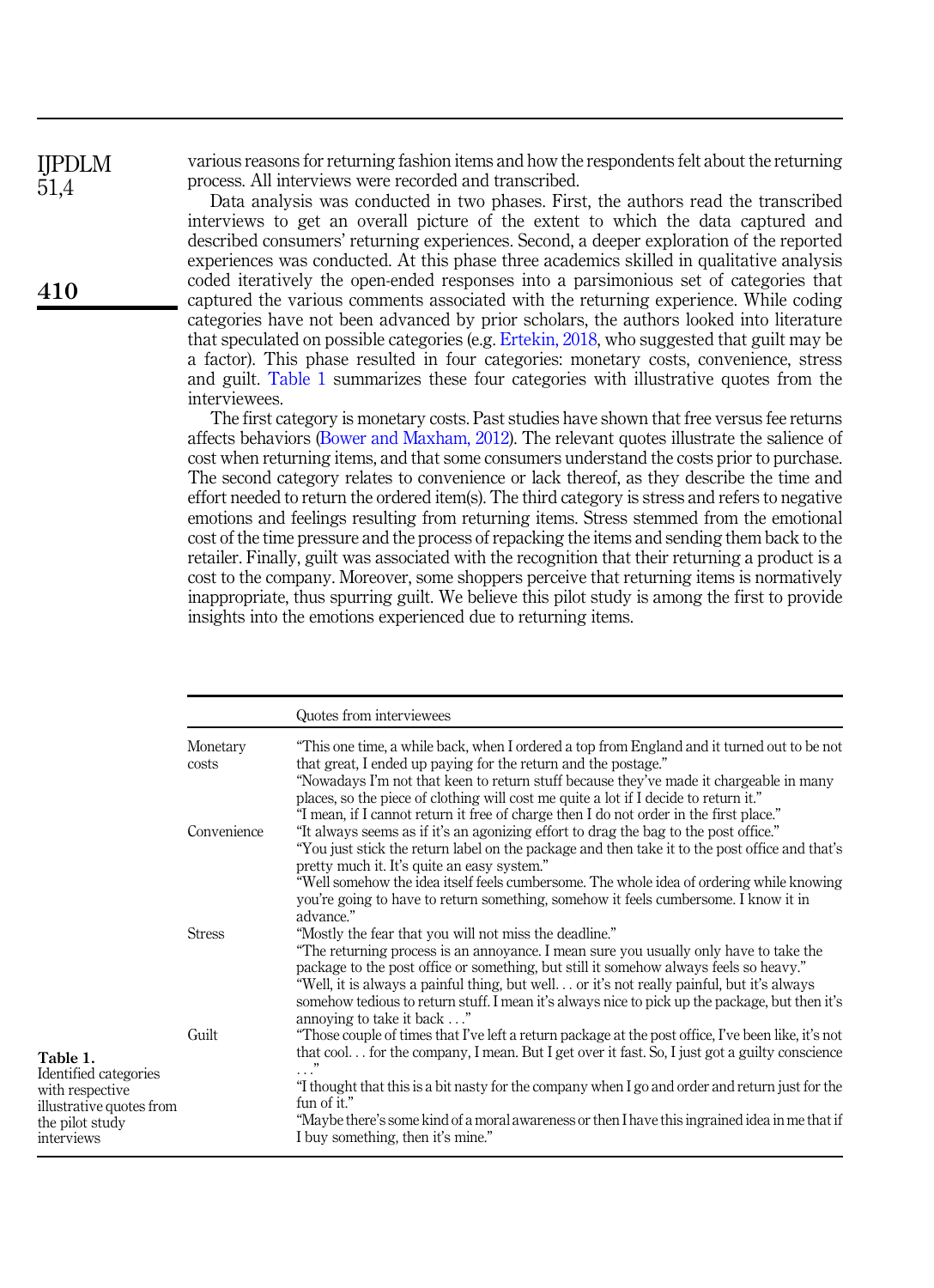# The main study

Data collection. Data were collected via an online questionnaire. A market research agency was hired to ensure a representative sample of Finnish Internet users (the organization is ISO20252 certified and follows the ICC/ESOMAR International Code of Marketing and Social Research Practice). Respondents were screened for online fashion shopping. The respondents were asked to think back to a recent online fashion shopping experience (within 12 months) and specify the retailer in question by picking it from a list of common national and international stores, or if the store they dealt with was not on the list to type in the name of the retailer. Participants were therefore not restricted to a particular store, product line or brand, which was intentional, to increase the likely range of the customers' experiences. Of the 1358 respondents that indicated they had purchased fashion items online during the past 12 months, 384 (28.3%) respondents had returned at least one item from their most recent online shopping experience. This percentage of returners is in line with previous research ([Postnord, 2016](#page-18-10); [Statista, 2018\)](#page-18-11). Table 2 presents the demographic profiles of the entire dataset and those that returned items. Chi-square tests show that those who returned items were more likely to be female, 26–40 years old, and have a higher frequency of purchases than those that did not return items. The focus here is on those individuals that returned at least one of the items purchased  $(n = 384)$ .

Measures. Drawing from the results of the pilot study as well as previous literature, a questionnaire was developed to measure and model the key concepts. Return experience is a reflective construct that captures the four underlying dimensions revealed in the qualitative pilot study: monetary costs, convenience, stress and guilt. This perspective focuses on the reactions to the returning process from the customer's perspective instead of evaluating the elements of firm's return policies, such as the amount of time allowed to return an item, and thus broadens earlier research efforts from rational to emotional factors. Return satisfaction was measured with a single-item similar to that used by [Ertekin \(2018\)](#page-16-6) in an offline context [\[2\]](#page-15-1). Satisfaction with the organization, loyalty and WOM measures were all measured with

|                               | N    | Complete data<br>$\frac{0}{0}$ | N   | Returned an item(s)<br>$\frac{0}{0}$ |                  |                         |
|-------------------------------|------|--------------------------------|-----|--------------------------------------|------------------|-------------------------|
| Gender                        |      |                                |     |                                      |                  |                         |
| Female                        | 1025 | 75.5%                          | 337 | 87.8%                                | $X^2(1) = 42.71$ |                         |
| Male                          | 333  | $24.5\%$                       | 47  | $12.2\%$                             | p < 0.001        |                         |
| Total                         | 1358 | $100\%$                        | 384 | $100\%$                              |                  |                         |
| Age                           |      |                                |     |                                      |                  |                         |
| 25 years or younger           | 120  | 8.8%                           | 28  | 7.3%                                 | $X^2(4) = 13.12$ |                         |
| $26 - 40$ years               | 468  | 34.5%                          | 159 | $41.4\%$                             | $p = 0.011$      |                         |
| $41-55$ years                 | 518  | $38.1\%$                       | 139 | $36.2\%$                             |                  |                         |
| $56 - 70$ years               | 212  | $15.6\%$                       | 50  | 13.0%                                |                  |                         |
| 71 years or older             | 40   | 2.9%                           | 8   | $2.1\%$                              |                  |                         |
| Total                         | 1358 | 100%                           | 384 | $100\%$                              |                  |                         |
| <i>Frequency of purchases</i> |      |                                |     |                                      |                  | Table 2.                |
| Weekly                        | 8    | $0.6\%$                        | 1   | $0.3\%$                              | $X^2(4) = 30.17$ | Demographic profile of  |
| Monthly                       | 159  | 11.7%                          | 67  | $17.4\%$                             | p < 0.001        | online fashion          |
| Few times a year              | 883  | $65.0\%$                       | 258 | 67.2%                                |                  | shopping respondents    |
| Once a year                   | 231  | $17.0\%$                       | 45  | 11.7%                                |                  | and those that returned |
| Less frequently               | 77   | $5.7\%$                        | 13  | $3.4\%$                              |                  | an item from their last |
| Total                         | 1358 | 100%                           | 384 | $100\%$                              |                  | shopping experience     |

Perceptions of returning items purchased online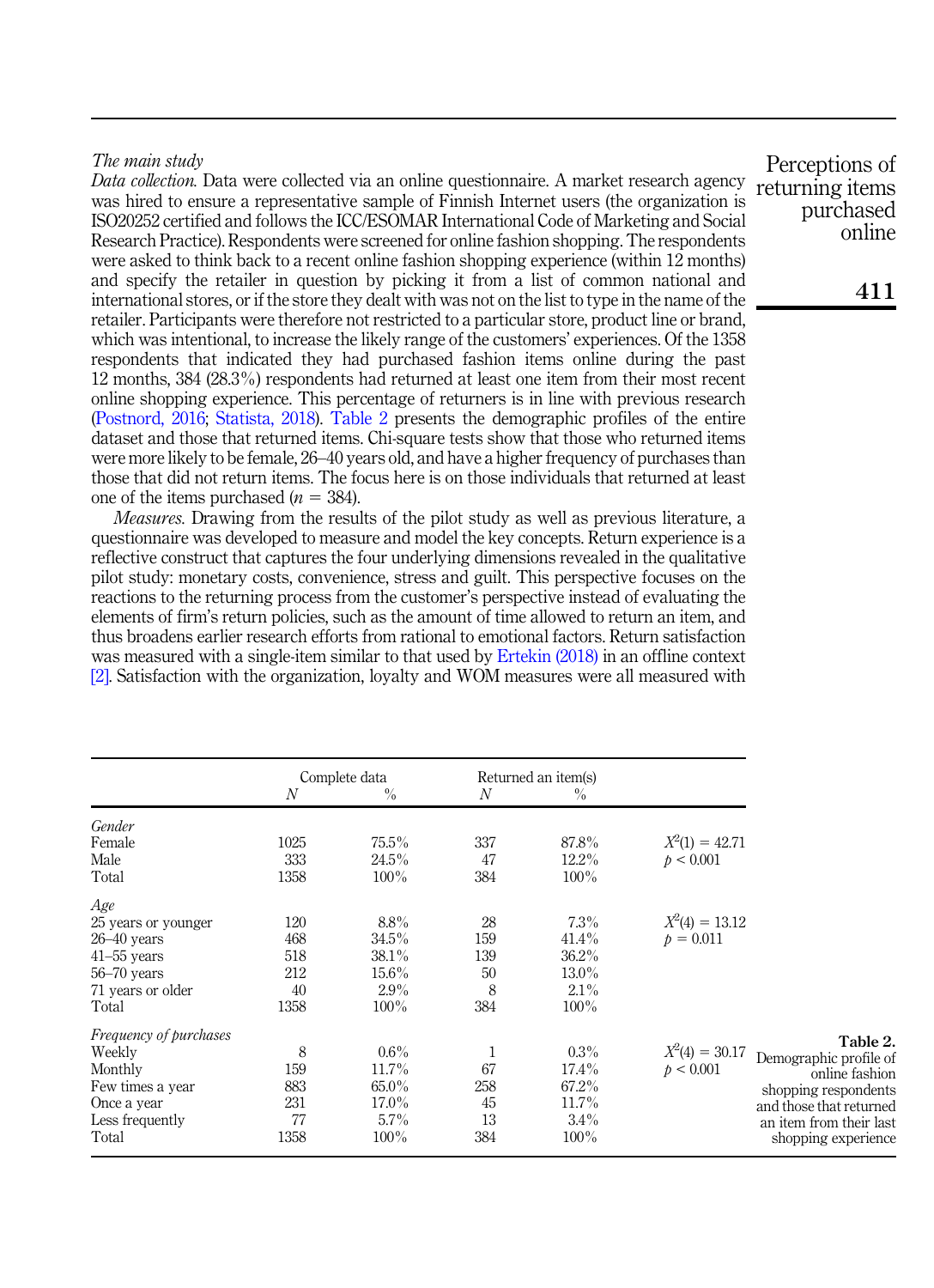three-item scales using positive wording adapted from previous research [\(Jones and](#page-17-15) [Reynolds, 2006;](#page-17-15) [M](#page-17-16)ägi, 2003).

Outer model evaluation. SmartPLS 3.0 was used for analysis purposes [\(Ringle](#page-18-16) et al., 2015). Partial least squares (PLS) path modeling was deemed appropriate because it can accommodate small sample sizes and non-normally distributed data [\(Chin and Newsted,](#page-16-14) [1999;](#page-16-14) [Henseler](#page-17-17) *et al.*, 2009). For example, some analyses separately study planned versus unplanned returners, the former of which consists of 73 respondents, a sample considered too small for SEM software such as LISREL. Furthermore, [Henseler](#page-17-17) et al. (2009) note that PLS is ideal for causal-predictive analysis in situations of high complexity but low theoretical formation. The conceptual model tested here is novel, utilizing some established constructs but extends theory by introducing new constructs and measures. The bootstrap technique was used to determine confidence intervals for all parameter estimates (the number of bootstrap samples was set at 5000). SPSS Statistics 23 was employed for *bost hoc* analyses.

Harman's single factor test was used to test for common method variance. Exploratory factor analysis with principal component analysis (PCA) was conducted in SPSS. Fourteen distinct factors emerged with the first three explaining 76.9% of the variance. Being aware of the likely correlative nature of the constructs the procedure of partialling out a marker variable was run using SmartPLS [\(Tehseen](#page-18-17) *et al.*, 2017). A six-item measure of Environmental Awareness was collected in the same survey and was used as the marker variable. Correlations between the marker variable and constructs were small  $(r < 0.11)$  and nonsignificant. The differences between  $R^2$  values for each construct before and after adding the marker variable were less than 0.006, which permits us to assume that common method variance is not a concern.

All measures appear in Table 3 along with their indicator loadings and t-statistics (two-tailed test) relative to their respective constructs. With the exception of the fourth returning experience measure that taps guilt (loading equals 0.622), all loadings exceeded

|                                                                                                                   | Returning experience (new measure)                                                                                                                                                                                                                                               | Loadings                         | <i>t</i> -statistics            |
|-------------------------------------------------------------------------------------------------------------------|----------------------------------------------------------------------------------------------------------------------------------------------------------------------------------------------------------------------------------------------------------------------------------|----------------------------------|---------------------------------|
|                                                                                                                   | The returning process did not cause any monetary costs<br>The returning process was convenient<br>The returning process did not cause stress<br>The returning process did not make me feel guilty                                                                                | 0.773<br>0.898<br>0.887<br>0.622 | 18.78<br>58.92<br>51.07<br>9.47 |
|                                                                                                                   | Returning satisfaction (new measure)<br>In general, how satisfied are you with the returning process?                                                                                                                                                                            | 1.000                            |                                 |
|                                                                                                                   | Satisfaction with the organization (adapted from Mägi, 2003)<br>What is your overall satisfaction with [the online shop]?<br>To what extent has [the online shop] met your expectations?<br>How well did the online shop compare with the ideal type of online fashion retailer? | 0.924<br>0.914<br>0.868          | 86.43<br>53.67<br>44.48         |
| Table 3.                                                                                                          | Lovalty (adapted from Jones and Reynolds repatronage intentions measure, 2006)<br>I am likely to buy fashion in this shop in the future<br>If possible I will continue buying fashion in this shop in the future<br>I intend to buy fashion in this shop in the future           | 0.981<br>0.969<br>0.975          | 261.30<br>96.73<br>201.55       |
| Measurement scales<br>with indicator loadings<br>and <i>t</i> -statistics (all<br>measures are 7-point<br>scales) | <i>Word of mouth (adapted from Jones and Reynolds, 2006)</i><br>I am likely to say good things about this online shop<br>I would recommend the online shop to my friends and relatives<br>I would recommend the online shop to others                                            | 0.962<br>0.981<br>0.983          | 151.49<br>230.39<br>359.93      |

412

IJPDLM 51,4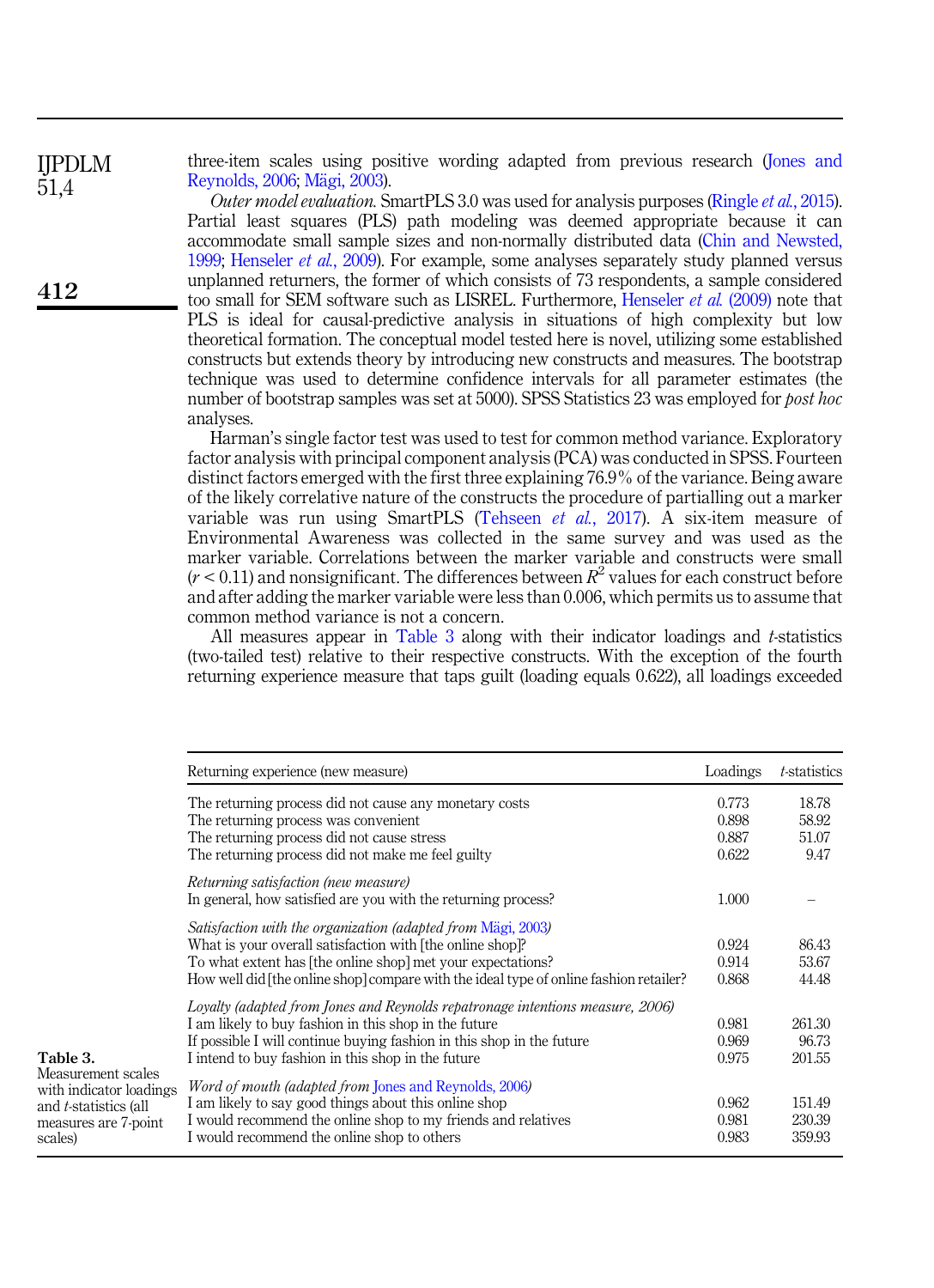0.70; however, [Henseler](#page-17-17) *et al.* (2009) recommend that indicators with loadings greater than 0.4 should be retained.

As shown in Table 4, the composite reliability for each construct exceeds 0.70 and thus it is deemed satisfactory. Average variance of extracted (AVE) was calculated to assess convergent validity. The AVE varies between 0.64 and 0.95, and thus it is adequate [\(Henseler](#page-17-17) et al.[, 2009](#page-17-17); Hair et al.[, 2011](#page-16-15)). Using the Fornell–Larcker criterion to detect discriminant validity of the constructs, the square root of AVE for each construct (in italics on the diagonal, Table 4) is larger than its correlation (off-diagonal elements) with other constructs [\(Fornell](#page-16-16) [and Larcker, 1981\)](#page-16-16), hence the constructs are independent.

Inner model evaluation. All paths in the structural model are positive and significant (see Table 5; all  $\phi$ 's  $\leq$  0.01). The analysis reveals that the path coefficient from returning experience to returning satisfaction is significant ( $\beta = 0.765$ ;  $p < 0.01$ ). Furthermore, returning satisfaction significantly affects all the customer outcome variables (satisfaction, loyalty and WOM). Evaluating effect size using Cohen'[s \(1988\)](#page-16-17)  $f^2$  reveals that returning satisfaction has a large effect on purchase satisfaction ( $t^2 = 0.404; p < 0.01$ ) and a moderate effect on loyalty and WOM. The  $R^2$  values for the endogenous latent variables are 0.288, 0.217 and 0.197, respectively, for the three outcome variables and thus should be interpreted as weak [\(Chin, 1998\)](#page-16-18). While collectively the effects may be small, they are not inconsequential (Hair *et al.*[, 2011](#page-16-15)): how customers perceive the return experience has a ripple effect on key customer outcomes via return satisfaction. The returning experience is a component affecting the customer's overall experience, which could explain the relatively low  $R^2$  values: nevertheless, these findings show that it is a construct meriting attention by retailers when developing return policies. Shedding light on how customers perceive the returning process and the ramifications that this has on satisfaction with the organization, loyalty and WOM was the first research objective

Model confirmation. To confirm that return satisfaction mediates the relationship between return experience and the three outcome measures, the paths associated with this model (model 1 in [Table 6\)](#page-11-0) were compared to two other models: a reduced model directly linking return experience to the outcome variables (model 2), and an expanded model that included both the direct effect of return experience on the outcome variables as well as the indirect effects via the proposed mediator, return satisfaction (model 3). In all cases, the path

|                                                                                                                                  | <b>AVE</b>                       | CR                               | (1)                                              | (2)                                              | (3)                                     | (4)                            | (5)                   | Table 4.                                                                                                                                                         |
|----------------------------------------------------------------------------------------------------------------------------------|----------------------------------|----------------------------------|--------------------------------------------------|--------------------------------------------------|-----------------------------------------|--------------------------------|-----------------------|------------------------------------------------------------------------------------------------------------------------------------------------------------------|
| Returning satisfaction (1)<br>Returning experience (2)<br>Satisfaction (3)<br>Lovalty $(4)$<br>Word of mouth (5)<br>Mean<br>s.d. | 0.644<br>0.814<br>0.951<br>0.951 | 0.877<br>0.929<br>0.983<br>0.983 | 0.765<br>0.536<br>0.466<br>0.444<br>5.96<br>1.18 | 0.803<br>0.426<br>0.398<br>0.397<br>6.03<br>1.15 | 0.902<br>0.637<br>0.732<br>5.05<br>1.09 | 0.975<br>0.697<br>5.63<br>1.47 | 0.975<br>4.98<br>1.57 | Average variance<br>extracted (AVE).<br>internal consistency<br>reliability (CR),<br>discriminant validity.<br>means and standard<br>deviations of<br>constructs |

|                                                            | Estimated path coefficient t-statistics |        | $R^2$ |       |                         |
|------------------------------------------------------------|-----------------------------------------|--------|-------|-------|-------------------------|
| Returning experience $\rightarrow$ Returning satisfaction  | 0.765                                   | 21.306 | 0.585 | 1.410 | Table 5.                |
| Returning satisfaction $\rightarrow$ Purchase satisfaction | 0.536                                   | 11.739 | 0.288 | 0.404 | Estimated path          |
| Returning satisfaction $\rightarrow$ Loyalty               | 0.466                                   | 9.511  | 0.217 | 0.277 | coefficients for entire |
| Returning satisfaction $\rightarrow$ Word of mouth         | 0.444                                   | 9.720  | 0.197 | 0.245 | sample $(n = 384)$      |

Perceptions of returning items purchased online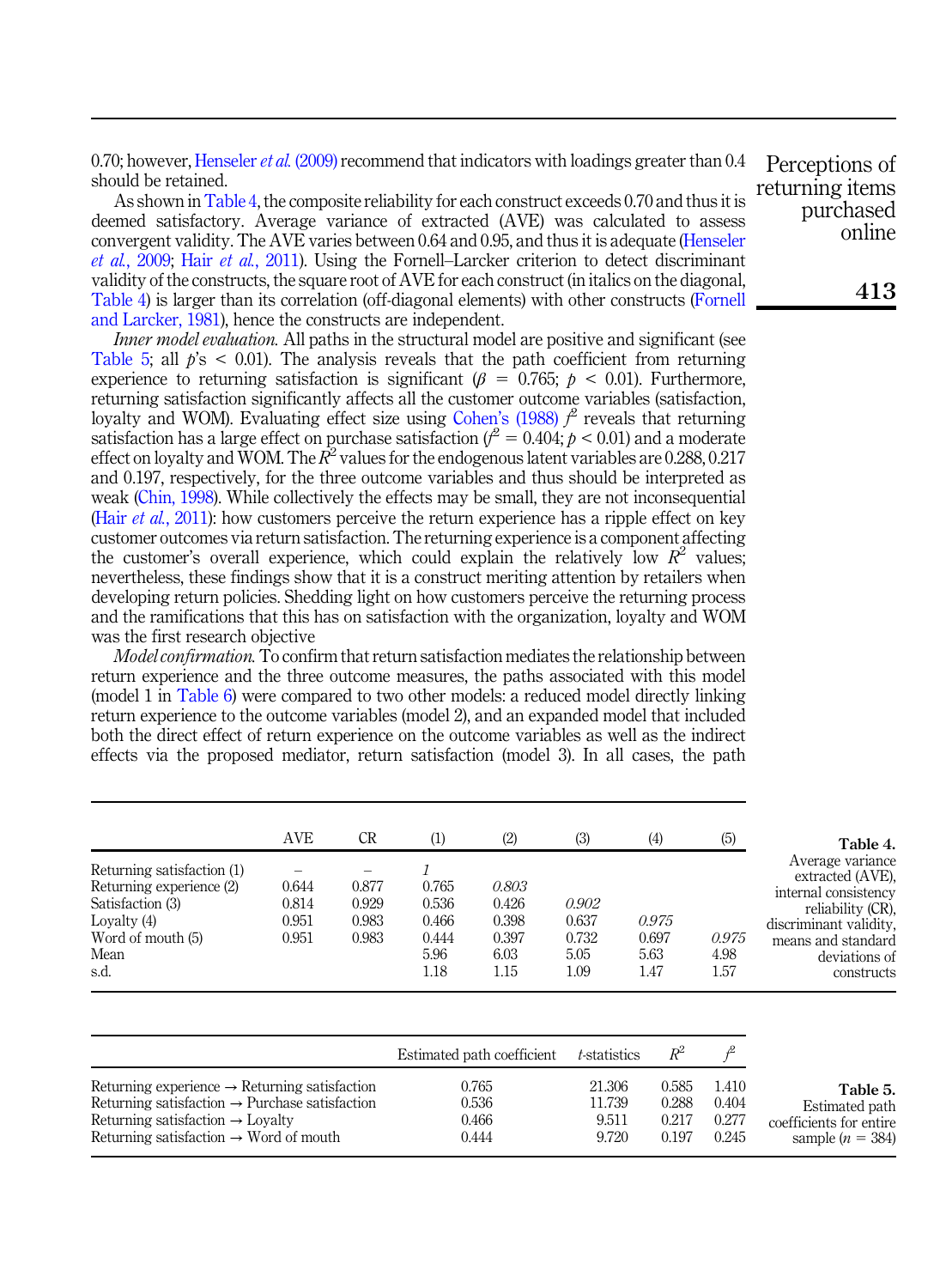<span id="page-11-0"></span>

| IJPDLM<br>51,4                                                                                                                      | Construct                                                                                                                                              | Model 1<br>Path<br>coefficient                   | t-stat          | Model 2<br>Path<br>coefficient                   | t-stat         | Model 3<br>Path<br>coefficient                                     | t-stat                           |
|-------------------------------------------------------------------------------------------------------------------------------------|--------------------------------------------------------------------------------------------------------------------------------------------------------|--------------------------------------------------|-----------------|--------------------------------------------------|----------------|--------------------------------------------------------------------|----------------------------------|
|                                                                                                                                     | Dependent variable: Returning<br>satisfaction                                                                                                          | $R^2 = 0.585$                                    |                 |                                                  |                | $R^2 = 0.584$                                                      |                                  |
| 414                                                                                                                                 | Returning experience<br>Dependent variable: Purchase<br>satisfaction                                                                                   | 0.765<br>$R^2 = 0.288$                           | 21.306          | $R^2 = 0.182$                                    |                | 0.764<br>$R^2 = 0.288$                                             | 20.526                           |
| Table 6.<br>Mediation analysis:<br>A comparison of the<br>proposed model (model<br>1) to the direct effect<br>model (model 2) and a | Returning satisfaction<br>Returning experience<br>Dependent variable: Loyalty<br>Returning satisfaction<br>Returning experience<br>Dependent variable: | 0.536<br>$R^2 = 0.217$<br>0.466<br>$R^2 = 0.197$ | 11.739<br>9.511 | 0.426<br>$R^2 = 0.158$<br>0.398<br>$R^2 = 0.159$ | 7.993<br>6.844 | 0.508<br>0.037<br>$R^2 = 0.221$<br>0.388<br>0.101<br>$R^2 = 0.205$ | 8.243<br>0.525<br>4.520<br>1.089 |
| model including both<br>the direct and indirect<br>effects (model 3)                                                                | Word of mouth<br>Returning satisfaction<br>Returning experience                                                                                        | 0.444                                            | 9.720           | 0.399                                            | 8.280          | 0.336<br>0.141                                                     | 4.867<br>1.848                   |

coefficients for the direct effect model (model 2) decreased when the mediator was included (model 3); and for the three outcome variables, the direct effect path coefficients went from significant to nonsignificant. Collectively, these insights provide support that return satisfaction mediates the relationship between return experience and the three outcome variables.

The effect of planned versus unplanned returns on customer outcomes. The second research objective was to see if the model is moderated by the reason for returning the item(s). [Harris](#page-17-7) [\(2008\)](#page-17-7) draws attention to the disconcerting rise in fraudulent returns; however, not all product returners are of such a devious disposition. Scholars have suggested that customers be segmented based on returning tendency ([Hjort and Lantz, 2012](#page-17-14), [2016\)](#page-17-4), but we are unaware of any research having done so. Even omitting fraudulent returns, scholars have identified that some returns are planned, such as ordering multiple products with the intentions of only keeping one ([Saarij](#page-18-9)ärvi et al.[, 2017\)](#page-18-9). Recall that in some countries returning items is a right, requiring no explanation.

Survey respondents were therefore divided into two groups based on their main reason for returning the fashion item(s). Subjects were presented a list containing 22 reasons for returning fashion merchandise identified by [Saarij](#page-18-9)ärvi et al.  $(2017,$  $(2017,$  refer to their Table 1), and from this list asked to indicate the most important reason for their product return. Fifteen of the reasons were *a priori* classified as an unplanned reason to return (e.g. "misleading product picture", "the product has defects"), five were classified as planned returns (e.g."ordering many sizes of the same product with the intention to keep only one", "ordering alternative products for the same need with the intention not to keep all of them") and two were considered neither planned or unplanned ("cannot actually afford to keep the product"). Of the 384 participants, 310 indicated an unplanned reason, 73 (19%) chose a planned reason, and one indicated that they could not afford the item(s). The latter participant was removed from further analysis.

When comparing the path coefficients for the unplanned return group to the planned return group (top- and bottom-values, respectively, in [Figure 2](#page-12-0)), returning experience explains return satisfaction in both groups, and returning satisfaction explains overall satisfaction and WOM. The noteworthy difference concerns loyalty: the relationship between return satisfaction and loyalty is not significant for planned returners.

However, the path coefficients are not the whole story. [Table 7](#page-12-0) compares the mean values for both groups for the three outcome variables. The findings show that planned returners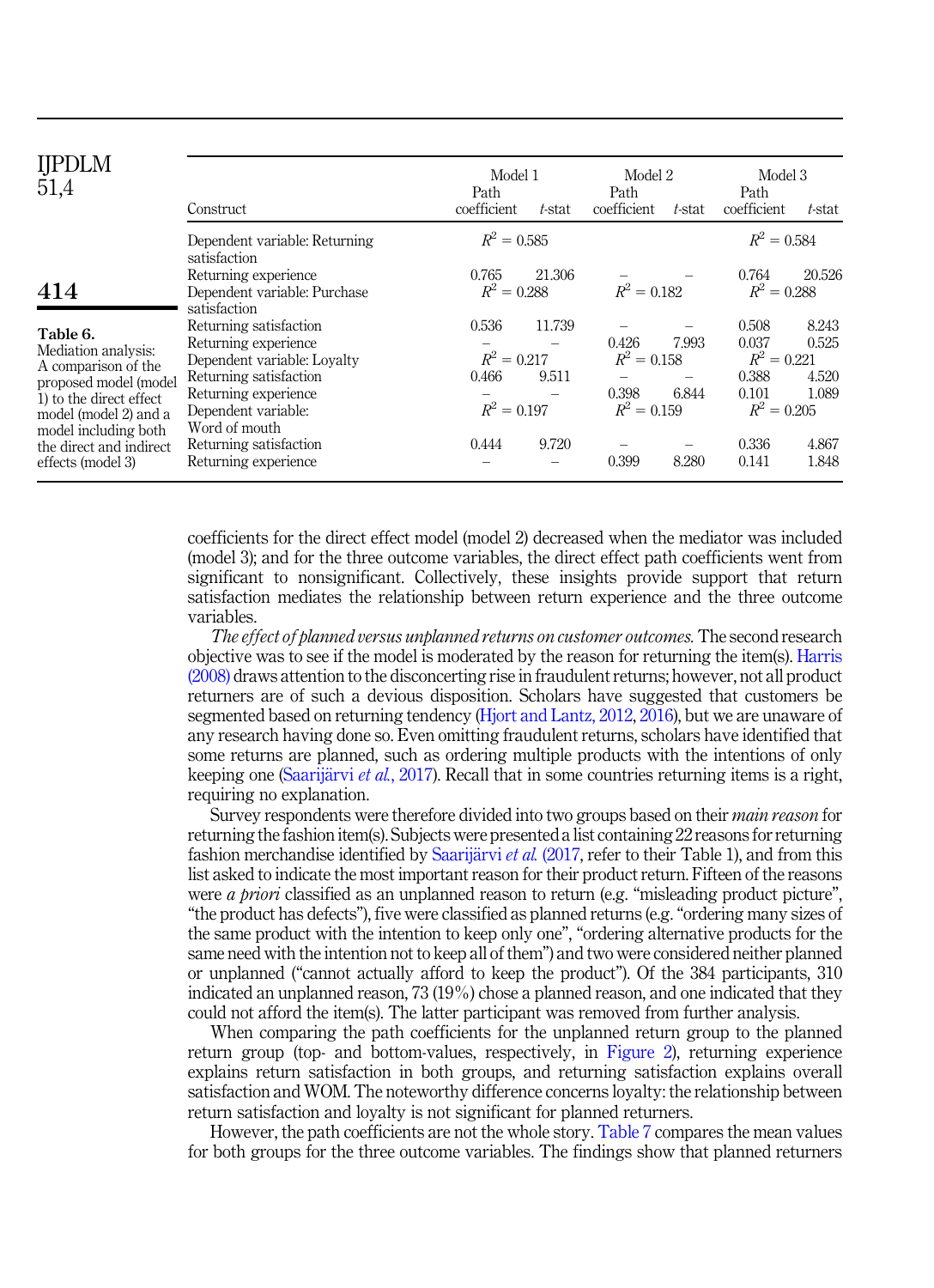<span id="page-12-0"></span>

|              |           | <b>Means</b> | s.d.  | t-statistic | Significance |                      |
|--------------|-----------|--------------|-------|-------------|--------------|----------------------|
| Satisfaction | Unplanned | 4.98         | 1.124 | 3.458       | 0.001        |                      |
|              | Planned   | 5.40         | 0.883 |             |              | Table 7.             |
| Lovalty      | Unplanned | 5.52         | .529  | 3.400       | 0.001        | A comparison of mean |
|              | Planned   | 6.06         | 1.136 |             |              | values between       |
| <b>WOM</b>   | Unplanned | 4.89         | .633  | 2.819       | 0.006        | unplanned and        |
|              | Planned   | 5.37         | 1.220 |             |              | planned returners    |

have significantly higher levels of satisfaction with the organization, loyalty and intentions to recommend the firm than do unplanned returners. Although unplanned returners have significantly lower loyalty – their return was due to some form of service failure – given the significant relationship between return satisfaction and loyalty, by better managing the return process for unplanned returners' organizations can increase loyalty.

## **Discussion**

Optimizing returns management entails contrasting goals: on one hand, it is desirable to cut down the rate of returns, and on the other hand, create customer value, which might in some cases increase the volumes of returns (Hjort *et al.*[, 2019](#page-17-1)). With deeper customer insights these seemingly opposite goals may both be feasible. As [Fuller](#page-16-0) *et al.* (1993, p. 87) noted nearly 30 years ago: "Customer needs vary, and companies can tailor their logistics systems to serve their customers better and more profitably. Companies do not create value for customers and sustainable advantage for themselves merely by offering varieties of goods. Rather, they offer goods in distinct ways." Here we shed light on reasons for returning products as well as the implications of the product return experience, insights of which can be used to tailor a returns management strategy.

Within returns management, return policies (e.g. the allowable time to return items) are acknowledged as a factor affecting sales, return proclivity and ultimately profitability ([Janakiraman](#page-17-3) *et al.*, 2016; [Petersen and Kumar, 2009](#page-18-7)). They are an increasingly important part of the firm's overall offering, particularly for online retailers where the purchase decision and the decision to keep the good(s) are temporally separated [\(Wood, 2001\)](#page-18-5). Largely absent from existing research are the ramifications of the returning experience from the customer's perspective [\(Ertekin, 2018\)](#page-16-6). Conceptualizing the returning experience as an antecedent of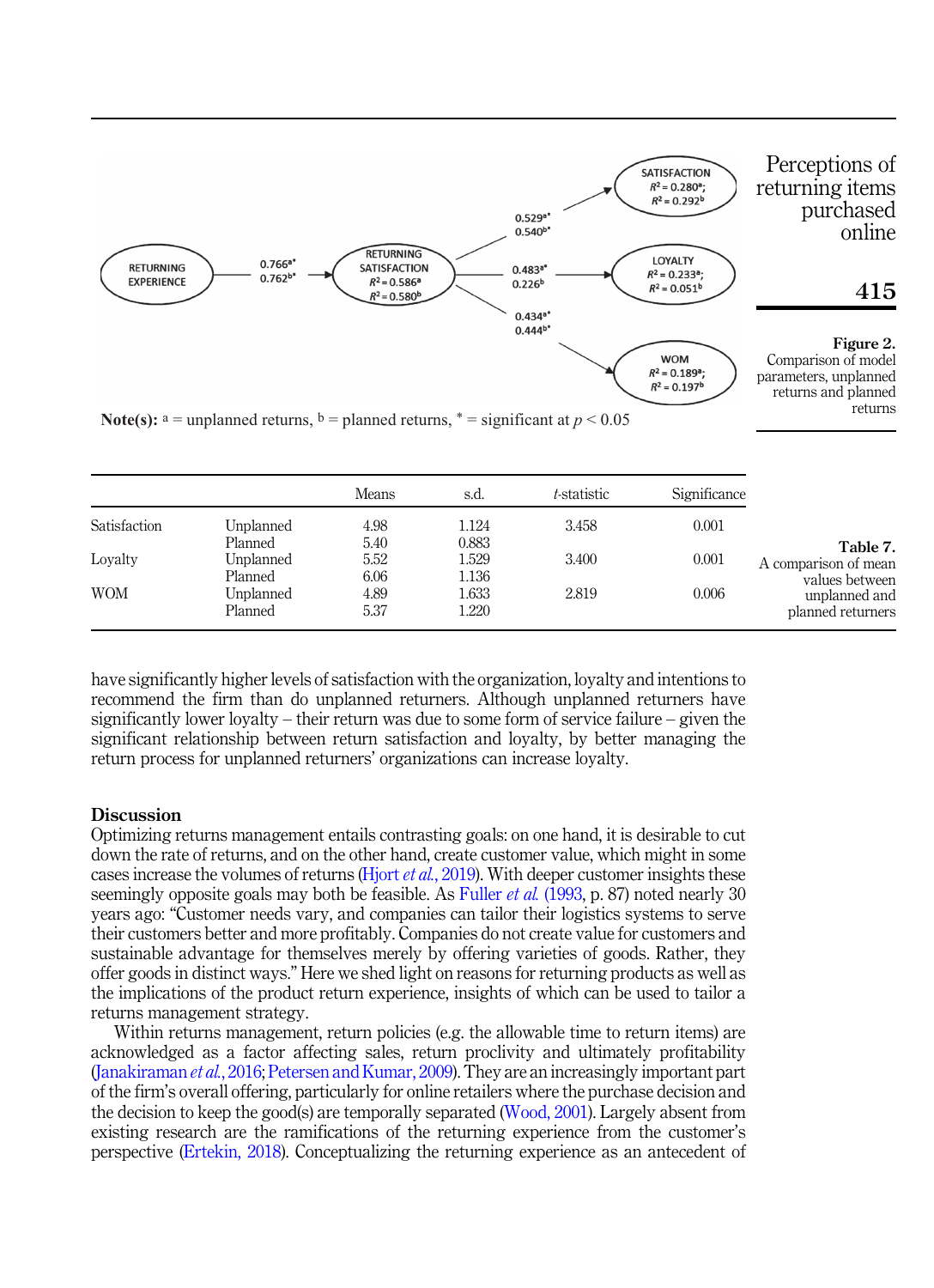returning satisfaction, which in turn influences overall satisfaction, loyalty and WOM was the *raison d* etre of this study. The overarching goal was to introduce and test a parsimonious model that links returning experience to these outcomes that ultimately affect a firm's profitability.

Qualitative insights revealed perceptions underlying the returning experience, notably the monetary cost, convenience, stress and guilt. We believe this is among the first studies to provide evidence regarding the emotions experienced during the returning process. Earlier research has addressed product return policies such as free versus fee returns [\(Bower and](#page-16-5) [Maxham, 2012](#page-16-5)), and waiting time for replacing products or getting refunded (Hall  $et al., 2013$ ); this research effort focuses on how customers perceive the returning experience. Thus, we broaden the current view from rational to emotional aspects of returning products. Our results also show that the returning experience contributes to returning satisfaction. This is the first study to introduce returning satisfaction as a separate construct, which was shown to mediate the relationship between returning experience and overall satisfaction, loyalty and WOM.

Returning products involves multiple touchpoints, some of which the firm has little control, such as repackaging the product or the customer going to the post office. Nevertheless, these interactions are ultimately related to the firm, driving perceptions of the returning experience, a component within the consumer's overall experiential journey. This may explain why those that had unplanned returns gave lower overall satisfaction, loyalty and WOM ratings than did planned returners. Regardless of how well the return process was, it was unwanted and thus appears to have lowered the overall experience with the organization. Prior research [\(Walsh and Brylla, 2017\)](#page-18-2) has shown that returns can lower customer satisfaction, but this study did not separate planned from unplanned returners nor did it examine the emotions experienced. While we did not study the ramifications of the four individual components comprising the returning experience, we can speculate that unplanned returners may have experienced greater levels of guilt and stress than did planned returners. Planned returners, those that intentionally overorder items, are probably more cognizant of the firm's return policies, particularly policies related to costs and convenience, and are less likely to feel guilty given their planned actions. This may also explain why planned returners had higher levels of overall satisfaction, loyalty and WOM. A *post hoc* comparison of the mean scores for the four components comprising the Returning Experience did not, however, return statistically significant differences between planned and unplanned returners; but the means for the four measures were all lower for unplanned returners suggesting that they were less likely to agree that returning items, for example, "did not cause stress". For online retailers, this raises the question of whether there is an optimal level of satisfaction – at least when it comes to returning items.

Research in offline contexts has shown that in-store return experiences affect satisfaction and future purchases [\(Ertekin, 2018](#page-16-6)). We show that return satisfaction mediates the relationship between returning experience and overall satisfaction with the retailer, loyalty and WOM (refer to [Figure 1\)](#page-6-0). By showing the ramifications that the returning experience has on these customer outcomes via return satisfaction, these insights provide psychological evidence that backs [Petersen and Kumar](#page-18-6)'s (2015) empirical insight that product returns should not be considered solely as a cost to the firm. They found that properly managed product returns can increase CLV, for example, by affecting how the marketing budget is allocated. We show how product returns affect satisfaction, loyalty and WOM, insights that should be considered by those responsible for setting return policies. Unlike prior work ([Janakiraman](#page-17-3) et al., 2016), the returning experience was introduced as a concept independent of actual return policies, thus shifting the focus from a company centric view to a customer centric view. Studies investigating the effect of returning proclivity on sales volumes,

416

IJPDLM 51,4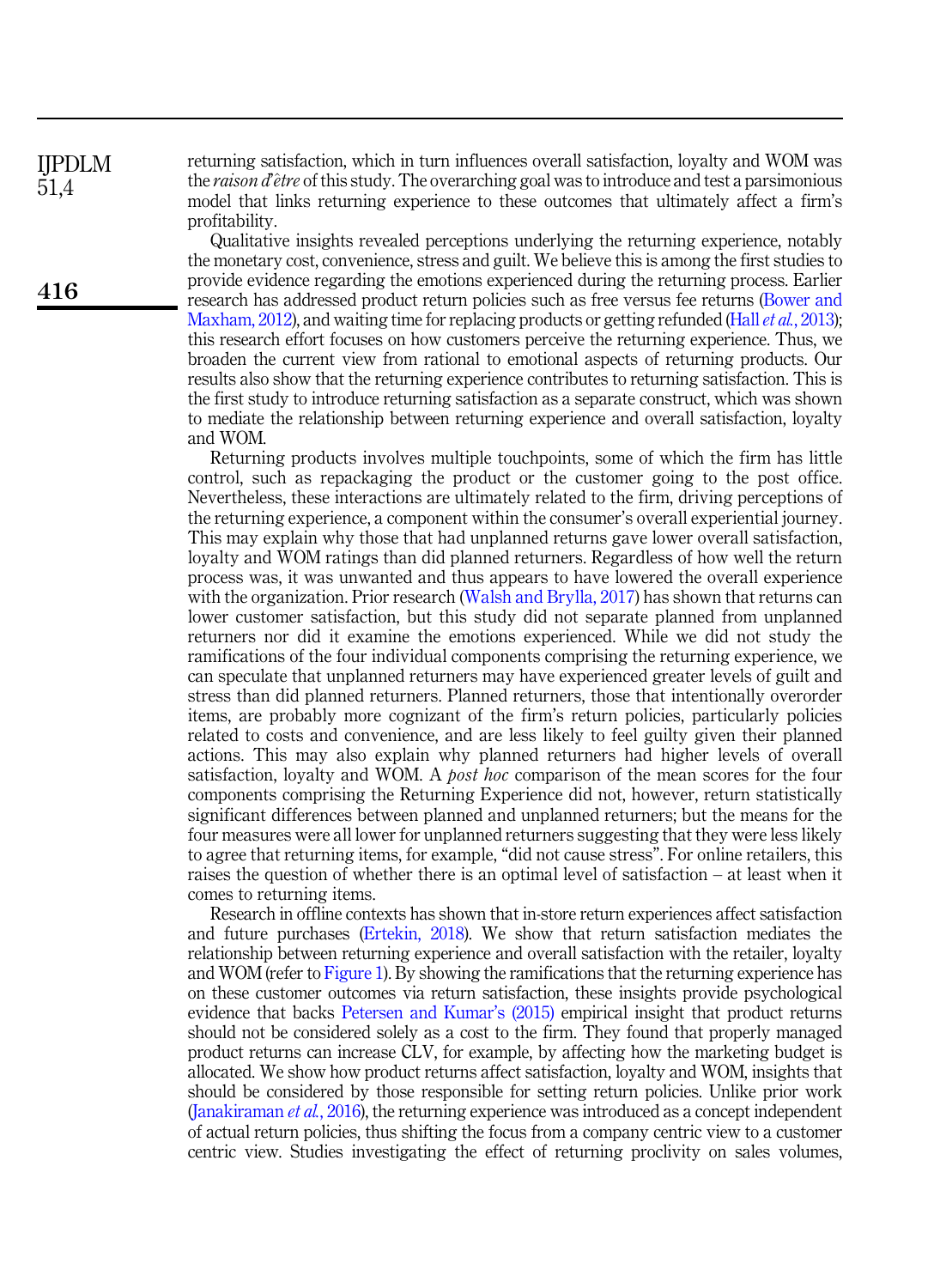profitability and CLV ([Petersen and Kumar, 2009,](#page-18-7) [2015](#page-18-6)) would likely benefit from incorporating whether the return experience is deemed good or bad. Perceptions of

### Managerial implications

It has long been acknowledged that supply chain managers should focus on customer value and satisfaction (Fuller *et al.*[, 1993](#page-16-0); [Daugherty](#page-16-1) *et al.*, 2019). Now, managers use return policies as a tool to affect the firm's competitive positioning, with the general orientation to offer lenient return policies, such as offering return windows longer than is legally required, if applicable (e.g. 14 days in the European Union). This study unearthed four factors affecting consumers' perceptions of the return experience – monetary costs, convenience, stress and guilt – that should be taken into consideration when developing return policies. In addition, our approach emphasized the reason for returns (planned versus unplanned). Hence, the obvious but rarely discussed implication points to the importance of understanding that perceptions of the returning process based on the very same return policy may differ. Understanding the reason for return and the drivers of the returning experience may help make sense of why returns happen, and what to do with these insights. For example, retailers can proactively address the emotional drivers of return experience with statements such as "we take the hassle out of shopping" (stress reduction) and "we understand that mistakes happen" (guilt reduction). But should all customers be treated equally?

Empirical findings revealed that planned returners had higher satisfaction, loyalty and positive WOM ratings relative to unplanned returners. While it would be difficult to dispute the benefits of WOM, the loyalty of planned returners – driven by lenient exchange policies – may very well be unprofitable for the organization [\(Keiningham and Aksoy, 2009\)](#page-17-19). Assumptions should therefore be tested for what differentiates planned from unplanned returners. Planned returners can likely be identified by analyzing shopping baskets and order histories for cases where variations (size, color) of the same item have been ordered and only one version (or a subset) kept. Firms should also consider how many prior interactions with the firm ended-up involving returned items as well as the percentage of items returned during a single purchase. Activity-based customer costing has an established history, insights of which should be used to treat customers differently (Shin et al.[, 2012\)](#page-18-18). If two or more returning segments emerged, this would re-enforce a recommendation by [Hjort and Lantz \(2012,](#page-17-14) [2016\)](#page-17-4) that not all customers should be extended the same return conditions. Planned returners should have stricter return policies, such as charging a fee to return products. In extreme cases, the organization should "fire the customer", as some suggest ([Keiningham and Aksoy,](#page-17-19) [2009;](#page-17-19) Shin *et al.*[, 2012\)](#page-18-18). Thus, although lenient return policies are a means to mitigate purchase risk, hence attract consumers, in the case of planned returners heightening the risk (having stricter policies) seems appropriate. Firms should therefore investigate if it is appropriate from a CLV perspective to have targeted return policies – advancements in data analytics make this feasible. Alternatively, they could invoke general policies that have a targeted effect. For example, indicating that there is no fee to return the first item, but the fee increases for each additional item returned. If the customer's purchase history suggests that they are unplanned returners, extending their customer experience by following-up the return with a letter from the company signaling that they are a trusted and valued customer would likely raise satisfaction and loyalty. One should assume that the effect on the bottom line of product returns is not the same across companies; hence, where to draw the line in tolerating planned returns depends on the relational cost efficiency of reverse logistics, further emphasizing the role of analytics in today's online retail operations.

Lastly, our empirical findings suggest a tempting implication for managers: investing in managing the return experience has the potential of delivering the best of both worlds, as it

returning items purchased online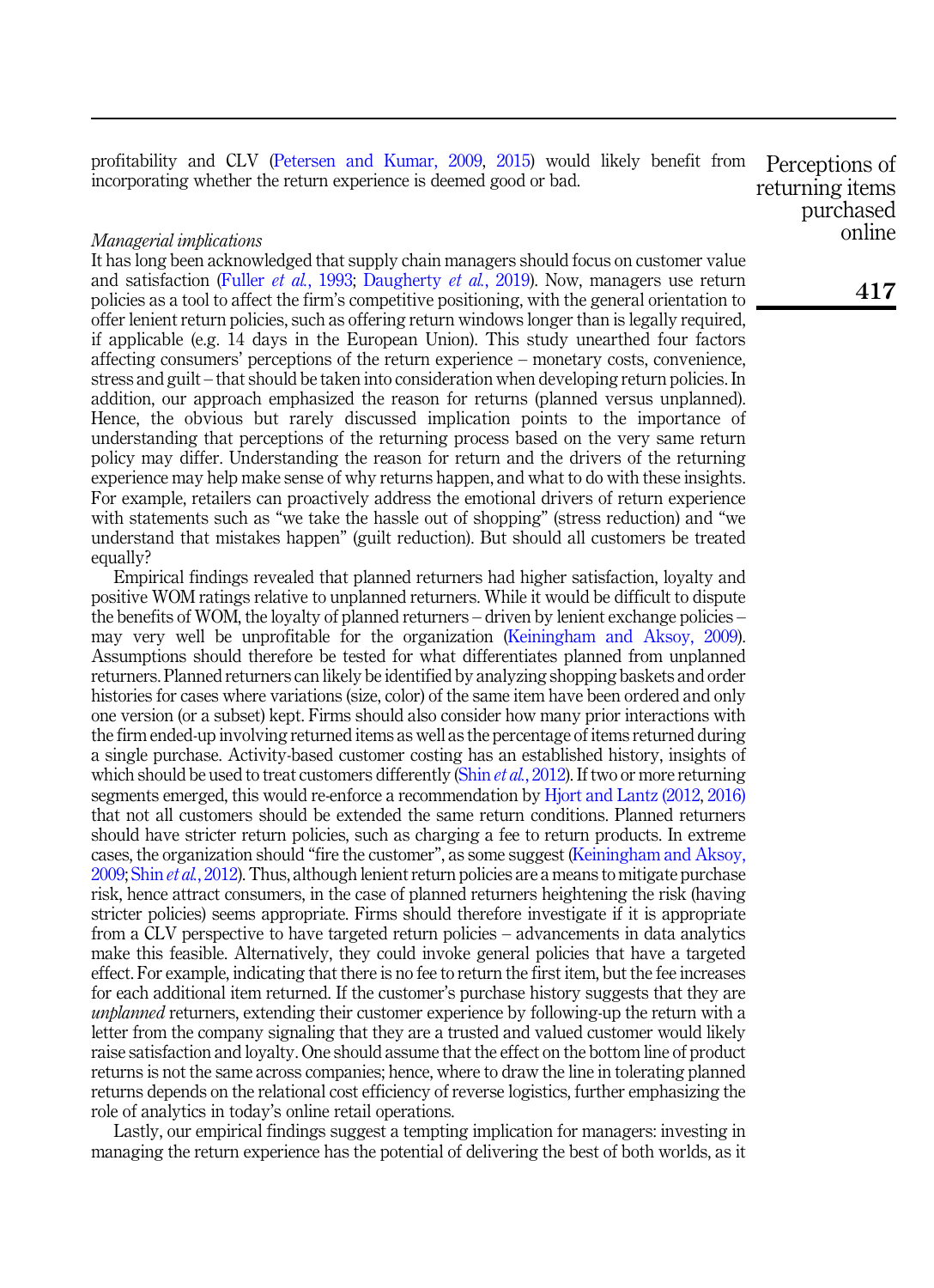increases the loyalty of unplanned returners but has milder effect (i.e. not statistically significant) when it comes to the loyalty of planned returners. Although the planned returners had higher loyalty than unplanned returners, it was the unplanned returners whose loyalty could be increased according to our findings. IJPDLM 51,4

### Avenues for future research and limitations

418

This study proposed that the return experience and return satisfaction are missing links between return policy leniency, return proclivity and firm performance. Several issues present themselves as avenues for follow-on research. The first concerns further analysis into what drives perceptions of the returning experience. The four characteristics that emerged here tap both cognitions and emotions. Are these four sufficiently comprehensive? The pilot study involved students and staff members at a university in Finland and are thus not representative of the population, which should be considered a limitation. Given the importance of the return experience, more research is therefore encouraged. We further acknowledge that both the pilot study and the main study pertained to returning fashion items. Although fashion merchandise is the largest e-commerce category ([Postnord 2016](#page-18-10); [Statista 2018](#page-18-11)), broadening the product categories studied and countries studied could prove enlightening.

Prior studies have compared nonreturners to returners, and generally concluded the former are more profitable ([Hjort and Lantz, 2016;](#page-17-4) [Petersen and Kumar, 2009](#page-18-7); [Griffis](#page-16-3) et al., [2012;](#page-16-3) but see [Hjort and Lantz, 2012\)](#page-17-14). Another study showed that taking product returns into consideration can enhance CLV [\(Petersen and Kumar, 2015\)](#page-18-6). Here, we show that of those that did return items there are at least two groups: planned returners and unplanned returners. We encourage more work regarding how to segment customers based on their return behavior/why they returned the item(s) as well as the ramifications that these segments have on the bottom-line. Finally, unexplored here are how problems experienced in the return process (e.g. finding purchase-related documents, queues at the post office) hamper these same outcomes. For example, it would be interesting to address questions such as "how a poor returning experience contributes to negative WOM", a growing concern amplified by social media usage.

These limitations and directions for future research aside, our aspiration is that drawing attention to the returning experience and its ramifications will attract follow-on studies that inform managers of the importance of the return experience and its role within the product returns management domain.

#### <span id="page-15-0"></span>Notes

- 1. Rose et al[. \(2012\)](#page-18-19) focus on the customer's experience in an online context but did not consider the return experience.
- <span id="page-15-1"></span>2. [Bergkvist and Rossiter \(2007\)](#page-16-19) tested the predictive validity of multi-item vs single item constructs and discuss conditions when the use of single-item measures is appropriate. Although attitude was used as a construct in their empirical tests, they note that "the findings should generalize to other concrete attributes, such as beliefs or perceptions, intentions and satisfaction" [\(Bergkvist and](#page-16-19) [Rossiter, 2007,](#page-16-19) p. 183). They point to Rossiter's C-OAR-SE procedure for scale development: "if the object can be conceptualized as concrete and singular, it does not require multiple items to represent it in the measure, and if the attribute can be conceptualized as concrete, it does not require multiple items either" ([Bergkvist and Rossiter, 2007,](#page-16-19) p. 175). They also argue that single-item measures are recommended in cases where common method bias might be a concern, which we recognized as a potential risk. In our case, "returning satisfaction" is based on a single, concrete event (product return), whereas "satisfaction" measures the more abstract, overall perception of the retailer using an accepted three-item scale.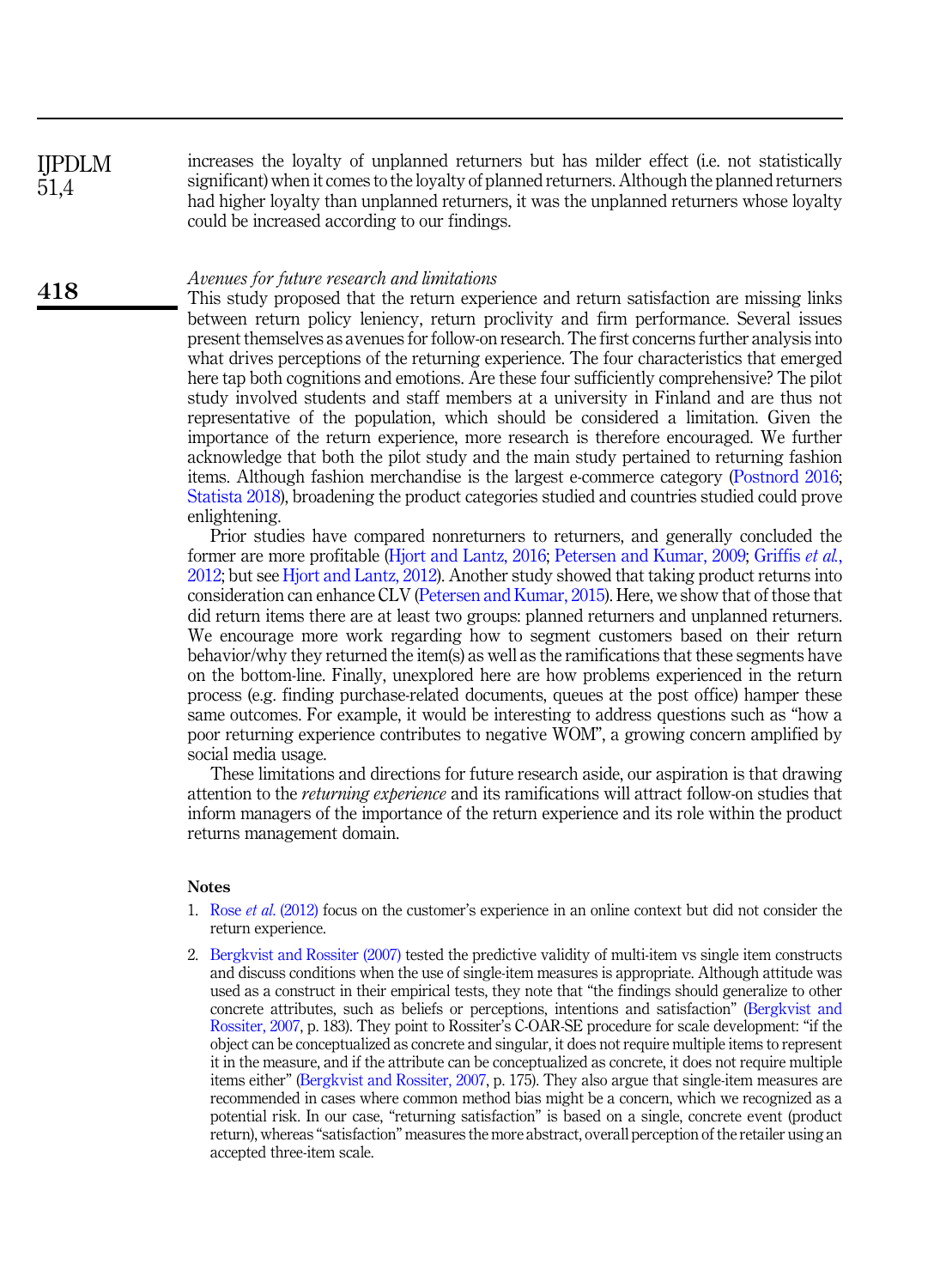#### References

- <span id="page-16-11"></span>Baxendale, S., Macdonald, E.K. and Wilson, H.N. (2015), "The impact of different touchpoints on brand returning items consideration", Journal of Retailing, Vol. 91 No. 2, pp. 235-253. purchased
- <span id="page-16-19"></span>Bergkvist, L. and Rossiter, J.R. (2007), "The predictive validity of multiple-item versus singleitem measures of the same constructs", Journal of Marketing Research, Vol. 44 No. 2, pp. 175-184.
- <span id="page-16-5"></span>Bower, A.B. and Maxham, J.G. III (2012), "Return shipping policies of online retailers: normative assumptions and the long-term consequences of fee and free returns", Journal of Marketing, Vol. 76 No. 5, pp. 110-124.
- <span id="page-16-13"></span>Bustamante, J.C. and Rubio, N. (2017), "Measuring customer experience in physical retail environments", Journal of Service Management, Vol. 28 No. 5, pp. 884-913.
- <span id="page-16-9"></span>Cassill, N.L. (1998), "Do customer returns enhance product and shopping experience satisfaction?", The International Review of Retail, Distribution and Consumer Research, Vol. 8 No. 1, pp. 1-13.
- <span id="page-16-18"></span>Chin, W.W. (1998), "The partial least squares approach to structural equation modeling", Modern Methods for Business Research, Vol. 295 No. 2, pp. 295-336.
- <span id="page-16-14"></span>Chin, W.W. and Newsted, P.R. (1999), "Structural equation modeling analysis with small samples using partial least squares", in Hoyle, R.H. (Ed.), Statistical Strategies for Small Sample Research, Sage Publications, Thousand Oaks: CA, pp. 307-341.
- <span id="page-16-17"></span>Cohen, J. (1988), Statistical Power Analysis for the Behavioral Sciences, Routledge Academic, New York, NY.
- <span id="page-16-7"></span>Dailey, L.C. and Ulkü, M.A. (2018), "Retailers beware: on denied product returns and consumer behavior", Journal of Business Research, Vol. 86, pp. 202-209.
- <span id="page-16-1"></span>Daugherty, P.J., Bolumole, Y. and Grawe, S.J. (2019), "The new age of customer impatience", International Journal of Physical Distribution and Logistics Management, Vol. 49 No. 1, pp. 4-32.
- <span id="page-16-8"></span>de Leeuw, S., Minguela-Rata, B., Sabet, E., Boter, J. and Sigurðardóttir, R. (2016), "Trade-offs in managing commercial consumer returns for online apparel retail", International Journal of Operations and Production Management, Vol. 36 No. 6, pp. 710-731.
- <span id="page-16-6"></span>Ertekin, N. (2018), "Immediate and long-term benefits of in-store return experience", Production and Operations Management, Vol. 27 No. 1, pp. 121-142.
- <span id="page-16-4"></span>European Union (2019), "Help and advice for EU nationals and their family", available at: [https://](https://europa.eu/youreurope/citizens/consumers/shopping/guarantees-returns/index_en.htm) [europa.eu/youreurope/citizens/consumers/shopping/guarantees-returns/index\\_en.htm.](https://europa.eu/youreurope/citizens/consumers/shopping/guarantees-returns/index_en.htm)
- <span id="page-16-16"></span>Fornell, C. and Larcker, D.F. (1981), "Structural equation models with unobservable variables and measurement error: algebra and statistics", Journal of Marketing Research, pp. 382-388.
- <span id="page-16-12"></span>Frow, P. and Payne, A. (2007), "Towards the 'perfect' customer experience", Journal of Brand Management, Vol. 15 No. 2, pp. 89-101.
- <span id="page-16-0"></span>Fuller, J.B., O'Conor, J. and Rawlinson, R. (1993), "Tailored logistics: the next advantage", Harvard Business Review, Vol. 71 No. 3, pp. 87-98.
- <span id="page-16-2"></span>Gligor, D., Bozkurt, S., Gölgeci, I. and Maloni, M.J. (2020), "Does supply chain agility create customer value and satisfaction for loyal B2B business and B2C end-customers?", International Journal of Physical Distribution and Logistics Management, Vol. 50 Nos 7/8, pp. 721-743.
- <span id="page-16-10"></span>Grewal, D., Levy, M. and Kumar, V. (2009), "Customer experience management in retailing: an organizing framework", Journal of Retailing, Vol. 85 No. 1, pp. 1-14.
- <span id="page-16-3"></span>Griffis, S.E., Rao, S., Goldsby, T.J. and Niranjan, T.T. (2012), "The customer consequences of returns in online retailing: an empirical analysis", Journal of Operations Management, Vol. 30 No. 4, pp. 282-294.
- <span id="page-16-15"></span>Hair, J.F., Sarstedt, M., Ringle, C.M. and Mena, J.A. (2011), "An assessment of the use of partial least squares structural equation modeling in marketing research", *Journal of the Academy of* Marketing Science, Vol. 40 No. 3, pp. 414-433.

419

online

Perceptions of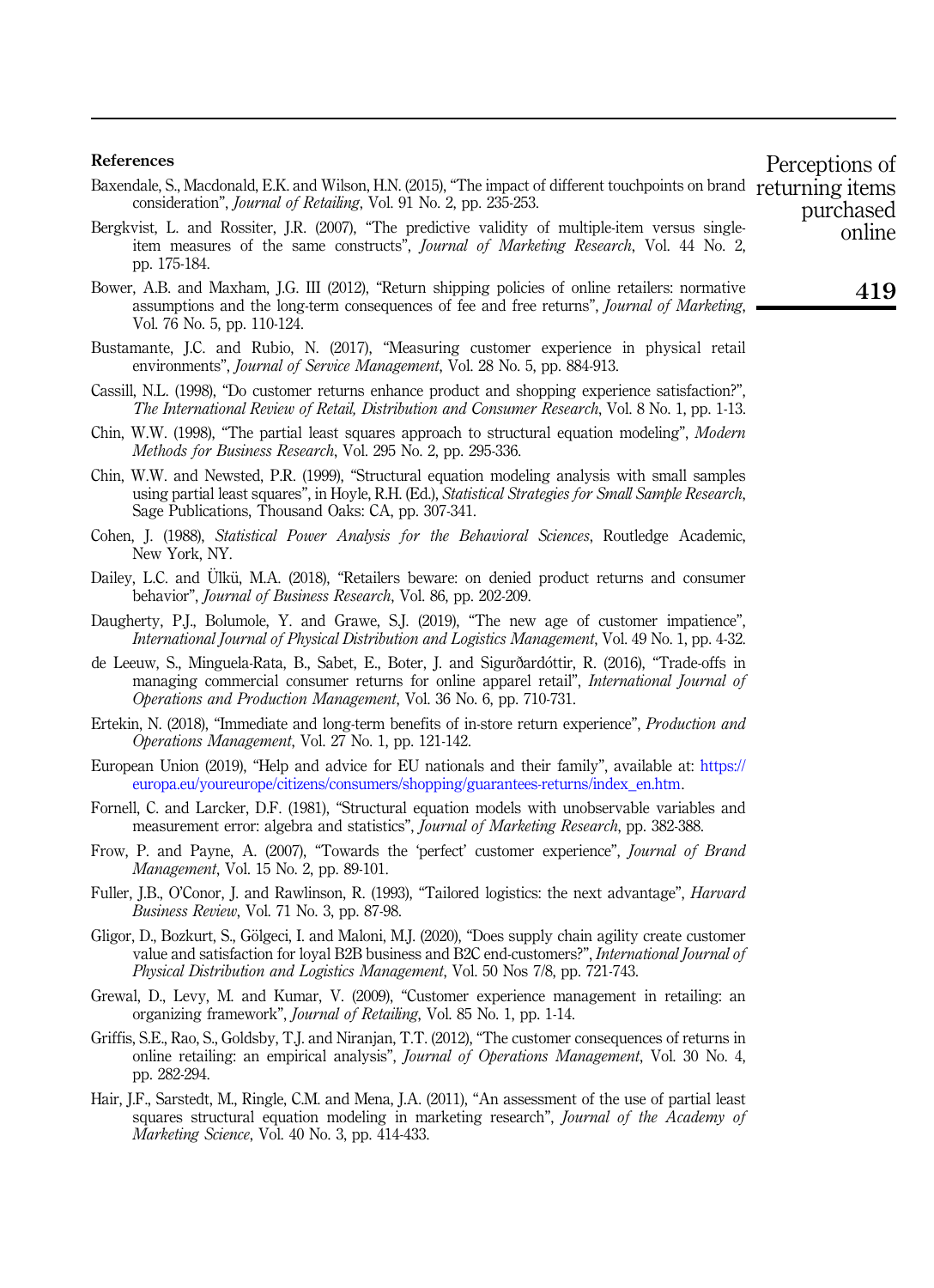<span id="page-17-18"></span><span id="page-17-17"></span><span id="page-17-14"></span><span id="page-17-13"></span><span id="page-17-12"></span><span id="page-17-9"></span><span id="page-17-7"></span><span id="page-17-4"></span><span id="page-17-3"></span><span id="page-17-1"></span>

| <b>IJPDLM</b><br>51,4 | Hall, D.J., Huscroft, J.R., Hazen, J.B. and Hanna, J.B. (2013), "Reverse logistics goals, metrics, and<br>challenges: perspectives from industry", International Journal of Physical Distribution and<br>Logistics Management, Vol. 43 No. 9, pp. 768-785.   |
|-----------------------|--------------------------------------------------------------------------------------------------------------------------------------------------------------------------------------------------------------------------------------------------------------|
|                       | Harris, L.C. (2008), "Fraudulent return proclivity: an empirical analysis", Journal of Retailing, Vol. 84<br>No. 4, pp. 461-476.                                                                                                                             |
| 420                   | Harris, L.C. (2010), "Fraudulent consumer returns: exploiting retailers' return policies", <i>European</i><br><i>Journal of Marketing</i> , Vol. 44 No. 6, pp. 730-747.                                                                                      |
|                       | Henseler, J., Ringle, C.M. and Sinkovics, R.R. (2009), The Use of Partial Least Squares Path Modeling in<br><i>International Marketing</i> , Emerald Group Publishing, Bingley, pp. 277-319.                                                                 |
|                       | Hjort, K. and Lantz, B. (2012), "(R)e-tail borrowing of party dresses: an experimental study",<br>International Journal of Retail and Distribution Management, Vol. 40 No. 12, pp. 997-1012.                                                                 |
|                       | Hjort, K. and Lantz, B. (2016), "The impact of returns policies on profitability: a fashion e-commerce<br>case", <i>Journal of Business Research</i> , Vol. 69 No. 11, pp. 4980-4985.                                                                        |
|                       | Hjort, K., Hellström, D., Karlsson, S. and Oghazi, P. (2019), "Typology of practices for managing<br>consumer returns in internet retailing", International Journal of Physical Distribution and<br><i>Logistics Management, Vol. 49 No. 7, pp. 767-790.</i> |
|                       | Homburg, C., Jozić, D. and Kuehnl, C. (2017), "Customer experience management: toward<br>implementing an evolving marketing concept", <i>Journal of the Academy of Marketing Science</i> ,<br>Vol. 45 No. 3, pp. 377-401.                                    |
|                       | Ieva, M. and Ziliani, C. (2018), "Mapping touchpoint exposure in retailing", International Journal of<br><i>Retail and Distribution Management, Vol. 46 No. 3, pp. 304-322.</i>                                                                              |
|                       | Janakiraman, N., Syrdal, H.A. and Freling, R. (2016), "The effect of return policy leniency on consumer<br>purchase and return decisions: a meta-analytic review", Journal of Retailing, Vol. 92 No. 2,<br>pp. 226-235.                                      |
|                       | Jones, M.A. and Reynolds, K.E. (2006), "The role of retailer interest on shopping behavior", Journal of<br><i>Retailing</i> , Vol. 82 No. 2, pp. 115-126.                                                                                                    |
|                       | Keiningham, T. and Aksoy, L. (2009), "When customer loyalty is a bad thing", <i>Harvard Business</i><br><i>Review – The Daily Alert</i> , Vol. 9, May, available at: https://hbr.org/2009/05/when-customer-<br>loyalty-is-a-bad.                             |
|                       | King, T., Dennis, C. and McHendry, J. (2007), "The management of deshopping and its effects on<br>service: a mass market case study", International Journal of Retail and Distribution<br><i>Management</i> , Vol. 35 No. 9, pp. 720-733.                    |
|                       | Lemon, K.N. and Verhoef, P.C. (2016), "Understanding customer experience throughout the customer<br>journey", <i>Journal of Marketing</i> , Vol. 80 No. 6, pp. 69-96.                                                                                        |
|                       | Mägi, A.W. (2003), "Share of wallet in retailing: the effects of customer satisfaction, loyalty cards and<br>shopper characteristics", <i>Journal of Retailing</i> , Vol. 79 No. 2, pp. 97-106.                                                              |
|                       | Markley, M.J. and Davis, L. (2007), "Exploring future competitive advantage through sustainable<br>supply chains", International Journal of Physical Distribution and Supple Chain Management,<br>Vol. 37 No. 9, pp. 763-774.                                |
|                       | McColl-Kennedy, J.R., Zaki, M., Lemon, K.N., Urmetzer, F. and Neely, A. (2019), "Gaining customer<br>experience insights that matter", <i>Journal of Service Research</i> , Vol. 22 No. 1, pp. 8-26.                                                         |
|                       | Mollenkopf, D. (2014), "What does it take to get published these days?", <i>International Journal of Physical</i><br>Distribution and Logistics Management, Vol. 44 No. 3, doi: 10.1108/IJPDLM-02-2014-0019.                                                 |
|                       | Mollenkopf, D.A., Rabinovich, E., Laseter, T.M. and Boyer, K.H.K. (2007), "Managing internet<br>product returns: a focus on effective service operations", <i>Decision Sciences</i> , Vol. 38 No. 2,<br>pp. 215-250.                                         |

<span id="page-17-19"></span><span id="page-17-16"></span><span id="page-17-15"></span><span id="page-17-11"></span><span id="page-17-10"></span><span id="page-17-8"></span><span id="page-17-6"></span><span id="page-17-5"></span><span id="page-17-2"></span><span id="page-17-0"></span>Mollenkopf, D.A., Frankel, R. and Russo, I. (2011), "Creating value through returns management: exploring the marketing–operations interface", *Journal of Operations Management*, Vol. 29 No. 5, pp. 391-403.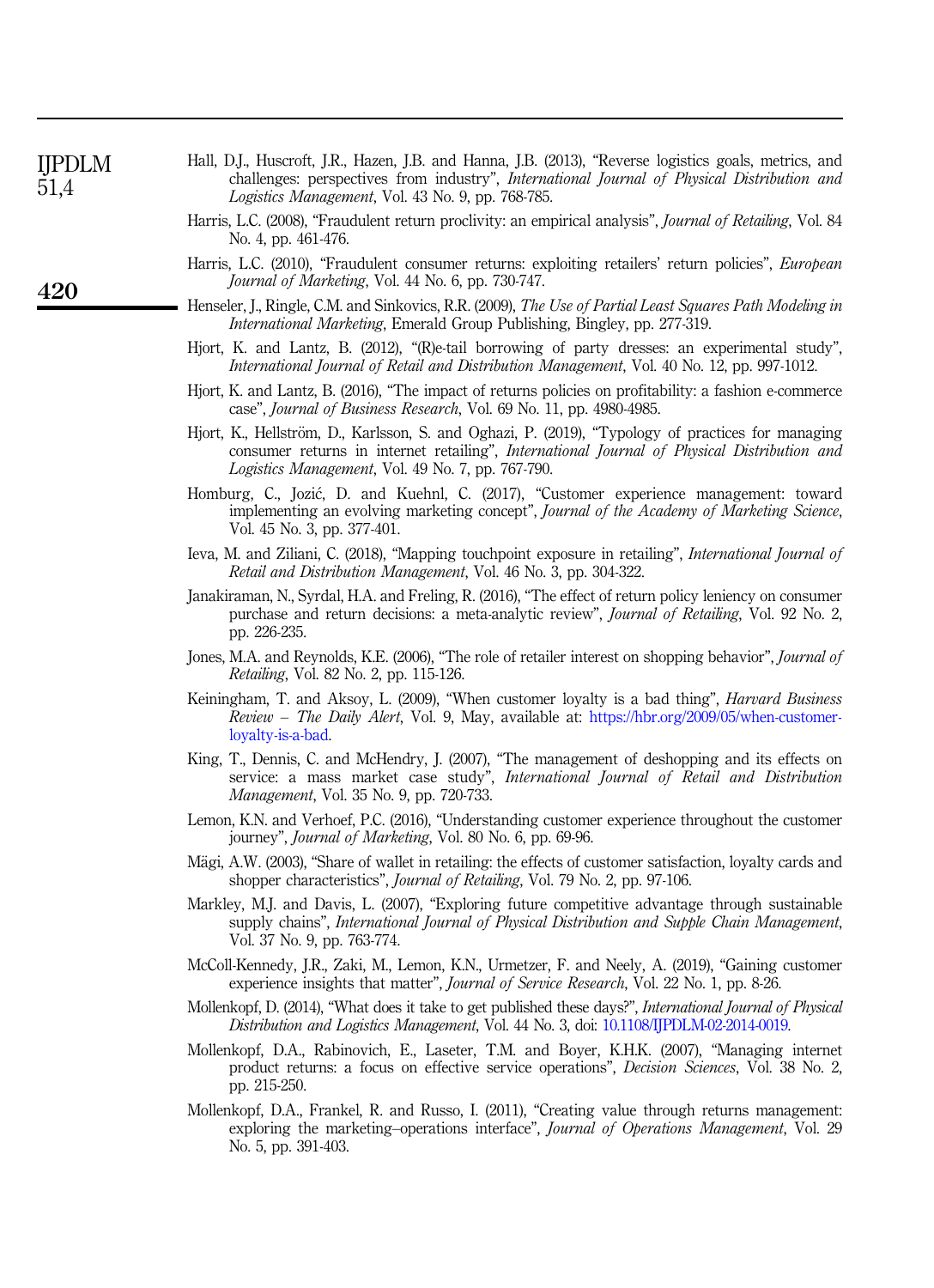- <span id="page-18-0"></span>National Retail Federation (2015), "2015 Consumer returns in the retail industry: annual return survey", available at: [https://nrf.com/sites/default/files/Images/Media%20Center/NRF%](https://nrf.com/sites/default/files/Images/Media%20Center/NRF%20Retail%20Return%20Fraud%20Final_0.pdf) [20Retail%20Return%20Fraud%20Final\\_0.pdf](https://nrf.com/sites/default/files/Images/Media%20Center/NRF%20Retail%20Return%20Fraud%20Final_0.pdf).
- <span id="page-18-15"></span>Optoro (2018), "RARC Report riding the returns wave: reverse logistics and the U.S. Postal Service", available at: [https://www.uspsoig.gov/sites/default/files/document-library-files/2018/RARC-WP-](https://www.uspsoig.gov/sites/default/files/document-library-files/2018/RARC-WP-18-008.pdf)[18-008.pdf](https://www.uspsoig.gov/sites/default/files/document-library-files/2018/RARC-WP-18-008.pdf).
- <span id="page-18-7"></span>Petersen, J.A. and Kumar, V. (2009), "Are product returns a necessary evil? Antecedents and consequences", Journal of Marketing, Vol. 73 No. 3, pp. 35-51.
- <span id="page-18-6"></span>Petersen, J.A. and Kumar, V. (2015), "Perceived risk, product returns, and optimal resource allocation: evidence from a field experiment", Journal of Marketing Research, Vol. 70, April, pp. 268-285.
- <span id="page-18-8"></span>Piron, F. and Young, M. (2001), "Retail borrowing: definition and retailing implications", *Journal of* Retailing and Consumer Services, Vol. 8 No. 3, pp. 121-125.
- <span id="page-18-10"></span>Postnord (2016), "E-commerce in europe", available at: [https://www.postnord.com/globalassets/global/](https://www.postnord.com/globalassets/global/english/document/publications/2016/e-commerce-in-europe-2016.pdf) [english/document/publications/2016/e-commerce-in-europe-2016.pdf.](https://www.postnord.com/globalassets/global/english/document/publications/2016/e-commerce-in-europe-2016.pdf)
- <span id="page-18-1"></span>Rao, S., Lee, K.B., Connelly, B. and Iyengar, D. (2018), "Return time leniency in online retail: a signaling theory perspective on buying outcomes", *Decision Sciences*, Vol. 49 No. 2, pp. 275-305.
- <span id="page-18-16"></span>Ringle, C.M., Wende, S. and Becker, J.M. (2015), SmartPLS 3, SmartPLS GmbH, Boenningstedt.
- <span id="page-18-3"></span>Robertson, T.S., Hamilton, R. and Jap, S.D. (2020), "Many (un)happy returns? The changing nature of retail product returns and future research directions", Journal of Retailing, Vol. 96 No. 2, pp. 172-177.
- <span id="page-18-4"></span>Rogers, D.S. and Tibben-Lembke, R. (2001), "An examination of reverse logistics practices", Journal of Business Logistics, Vol. 22 No. 2, pp. 129-148.
- <span id="page-18-12"></span>Rogers, D.S., Croxton, K.L., Garcia-Dastugue, S.J. and Lambert, D.M. (2002), "The returns management process", International Journal of Logistics Management, Vol. 13 No. 2, pp. 1-18.
- <span id="page-18-19"></span>Rose, S., Clark, M., Samouel, P. and Hair, N. (2012), "Online customer experience in e-retailing: an empirical model of antecedents and outcomes", *Journal of Retailing*, Vol. 88 No. 2, pp. 308-322.
- <span id="page-18-9"></span>Saarijärvi, H., Sutinen, U.-M. and Harris, L.C. (2017), "Uncovering consumers' returning behaviour: a study of fashion e-commerce", The International Review of Retail, Distribution and Consumer Research, Vol. 27 No. 3, pp. 284-299.
- <span id="page-18-18"></span>Shin, J., Sudhir, K. and Yoon, D. (2012), "When to 'fire' customers: customer cost-based pricing", Management Science, Vol. 58 No. 5, pp. 932-947.
- <span id="page-18-11"></span>Statista (2018), "eCommerce report 2018 - fashion", available at: [https://www.statista.com/study/38340/](https://www.statista.com/study/38340/ecommerce-report-fashion/) [ecommerce-report-fashion/](https://www.statista.com/study/38340/ecommerce-report-fashion/).
- <span id="page-18-17"></span>Tehseen, S., Ramayah, T. and Sajilan, S. (2017), "Testing and controlling for common method variance: a review of available methods", Journal of Management Sciences, Vol. 4 No. 2, pp. 142-168.
- <span id="page-18-13"></span>Vakulenko, Y., Hellström, D. and Hjort, K. (2018), "What's in the parcel locker? Exploring customer value in e-commerce last mile delivery", Journal of Business Research, Vol. 88, pp. 421-427.
- <span id="page-18-14"></span>Verhoef, P.C., Lemon, K.N., Parasuraman, A., Roggeveen, A., Tsiros, M. and Schlesinger, L.A. (2009), "Customer experience creation: determinants, dynamics and management strategies", Journal of Retailing, Vol. 85 No. 1, pp. 31-41.
- <span id="page-18-2"></span>Walsh, G. and Brylla, D. (2017), "Do product returns hurt relational outcomes? Some evidence from online retailing", Electronic Markets, Vol. 27 No. 4, pp. 329-339.
- <span id="page-18-5"></span>Wood, S.L. (2001), "Remote purchase environments: the influence of return policy leniency on twostage decision processes", Journal of Marketing Research, Vol. 38 No. 2, pp. 157-169.

Perceptions of returning items purchased online